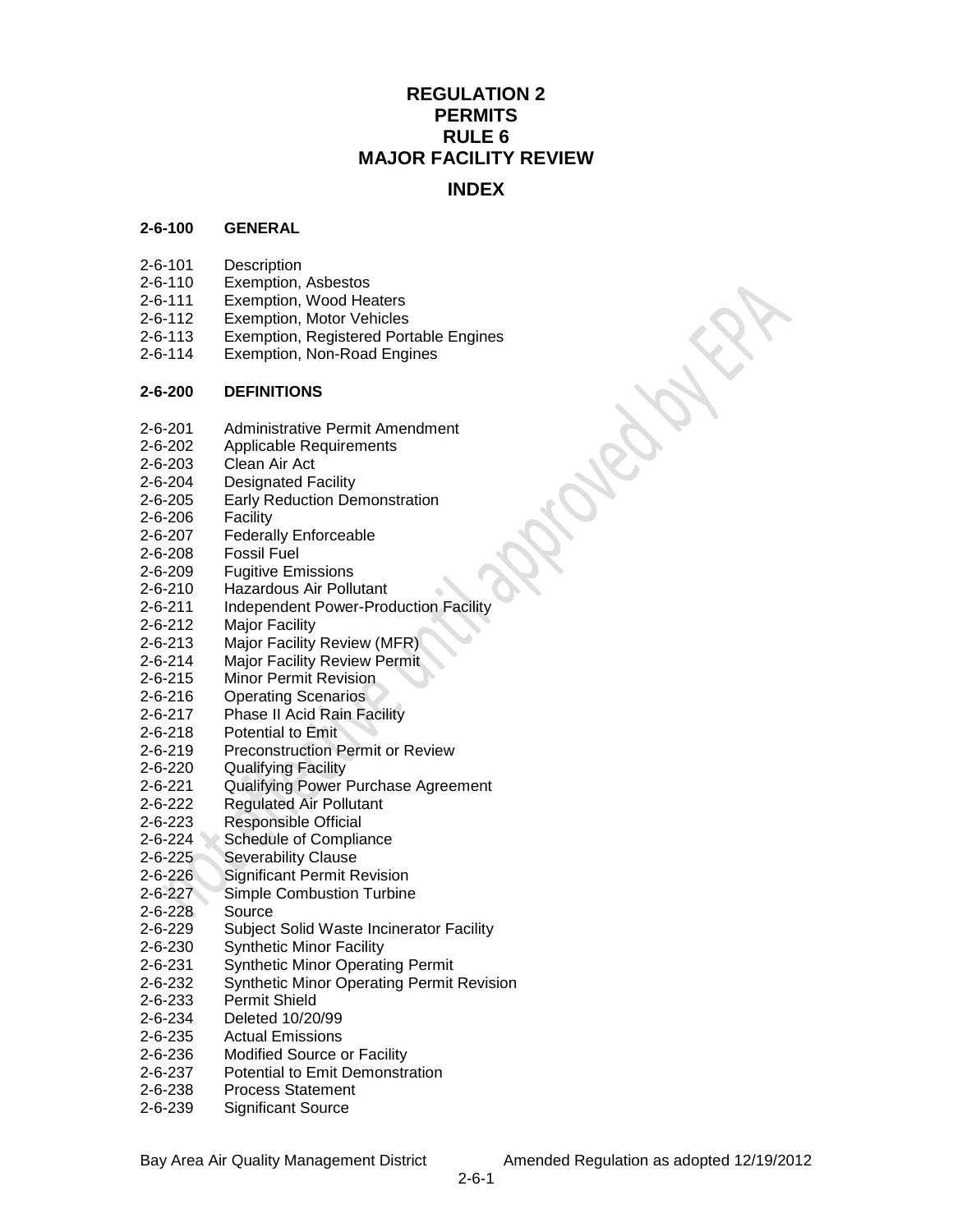- 2-6-240 State Implementation Plan
- 2-6-241 12-month Period
- 2-6-242 Affected State
- 2-6-243 Final Action
- 2-6-244 CFR
- 2-6-245 Greenhouse Gases (GHG)
- 2-6-246  $CO<sub>2</sub>$  Equivalent Emissions (CO<sub>2</sub>e)
- 2-6-247 Maximum Achievable Control Technology (MACT)

## **2-6-300 STANDARDS**

- 2-6-301 Major Facility Review Requirement
- 2-6-302 Major Facility Review Requirement for Phase II Acid Rain Facilities
- 2-6-303 Major Facility Review Requirement for Subject Solid Waste Incinerator Facilities
- 2-6-304 Major Facility Review Requirement for Designated Facilities
- 2-6-305 Operational Flexibility
- 2-6-306 Emissions Trading
- 2-6-307 Non-compliance, Major Facility Review
- 2-6-308 Major Facility Review and Other District Permitting Requirements
- 2-6-309 Prohibited Modifications
- 2-6-310 Synthetic Minor Operating Permit Requirement
- 2-6-311 Non-compliance, Synthetic Minor Facilities
- 2-6-312 Major Facility Review, Smaller Facilities
- 2-6-313 Denial, Failure to Comply
- 2-6-314 Revocation
- 2-6-315 Case-By-Case MACT Requirement

## **2-6-400 ADMINISTRATIVE REQUIREMENTS**

- 2-6-401 Deleted 10/20/99
- 2-6-402 Fees
- 2-6-403 Application for Major Facility Review Permit, Permit Renewal, or Permit Revision
- 2-6-404 Timely Application for Major Facility Review Permit
- 2-6-405 Complete Application for a Major Facility Review Permit
- 2-6-406 Application for Minor Permit Revision
- 
- 2-6-407 Application Shield<br>2-6-408 Completeness Det Completeness Determination
- 2-6-409 Permit Content
- 2-6-410 Final Action for Initial Permit Issuance, Five-Year Renewal, Reopenings, and **Revisions**
- 2-6-411 Reports to EPA and Public Petitions for Major Facility Review Permits
- 2-6-412 Public Participation, Major Facility Review Permit Issuance
- 2-6-413 Administrative Permit Amendment Procedures
- 2-6-414 Minor Permit Revision Procedures
- 2-6-415 Reopening for Cause
- 2-6-416 Term for Major Facility Review
- 2-6-417 Operational Flexibility Procedures
- 2-6-418 Emissions Trading Procedures
- 2-6-419 Availability of Information
- 2-6-420 Application for a Synthetic Minor Operating Permit
- 2-6-421 Timely Application for a Synthetic Minor Operating Permit
- 2-6-422 Complete Application for a Synthetic Minor Operating Permit
- 2-6-423 District Procedures for Synthetic Minor Operating Permits
- 2-6-424 Applicability
- 2-6-425 Facility List
- 2-6-426 Compliance Certification Procedures
- 2-6-427 Statement of Basis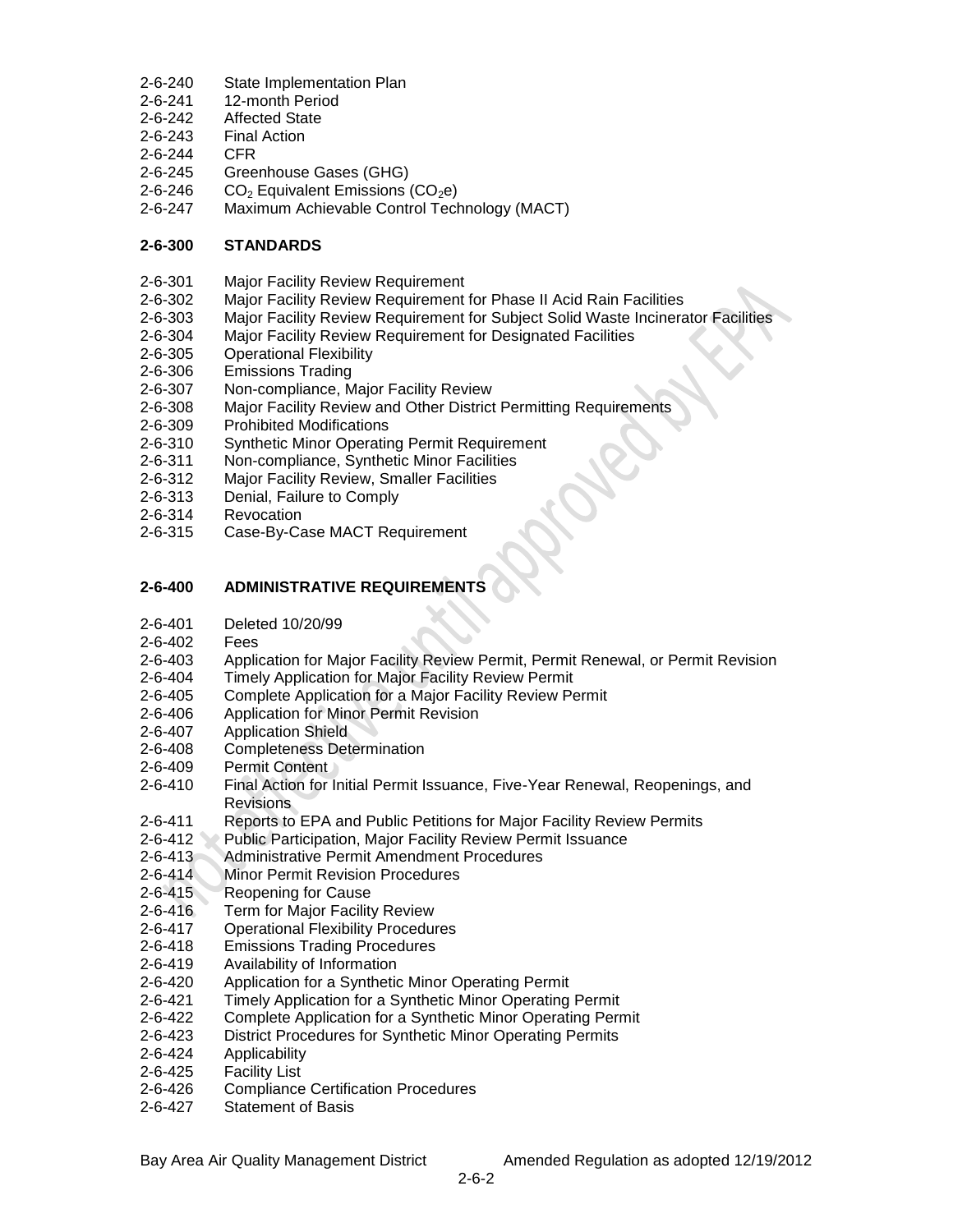#### **2-6-500 MONITORING AND RECORDS**

- 2-6-501 Recordkeeping<br>2-6-502 Monitoring Repe
- 2-6-502 Monitoring Reports, Major Facility Review Permit<br>2-6-503 Monitoring
- Monitoring

#### **2-6-600 MANUAL OF PROCEDURES**

- 2-6-601 Major Facility Review Permit Procedures<br>2-6-602 Synthetic Minor Operating Permit Proced
- Synthetic Minor Operating Permit Procedures

Bay Area Air Quality Management District Amended Regulation as adopted 12/19/2012

**Since** 

**RECK** 

Royal.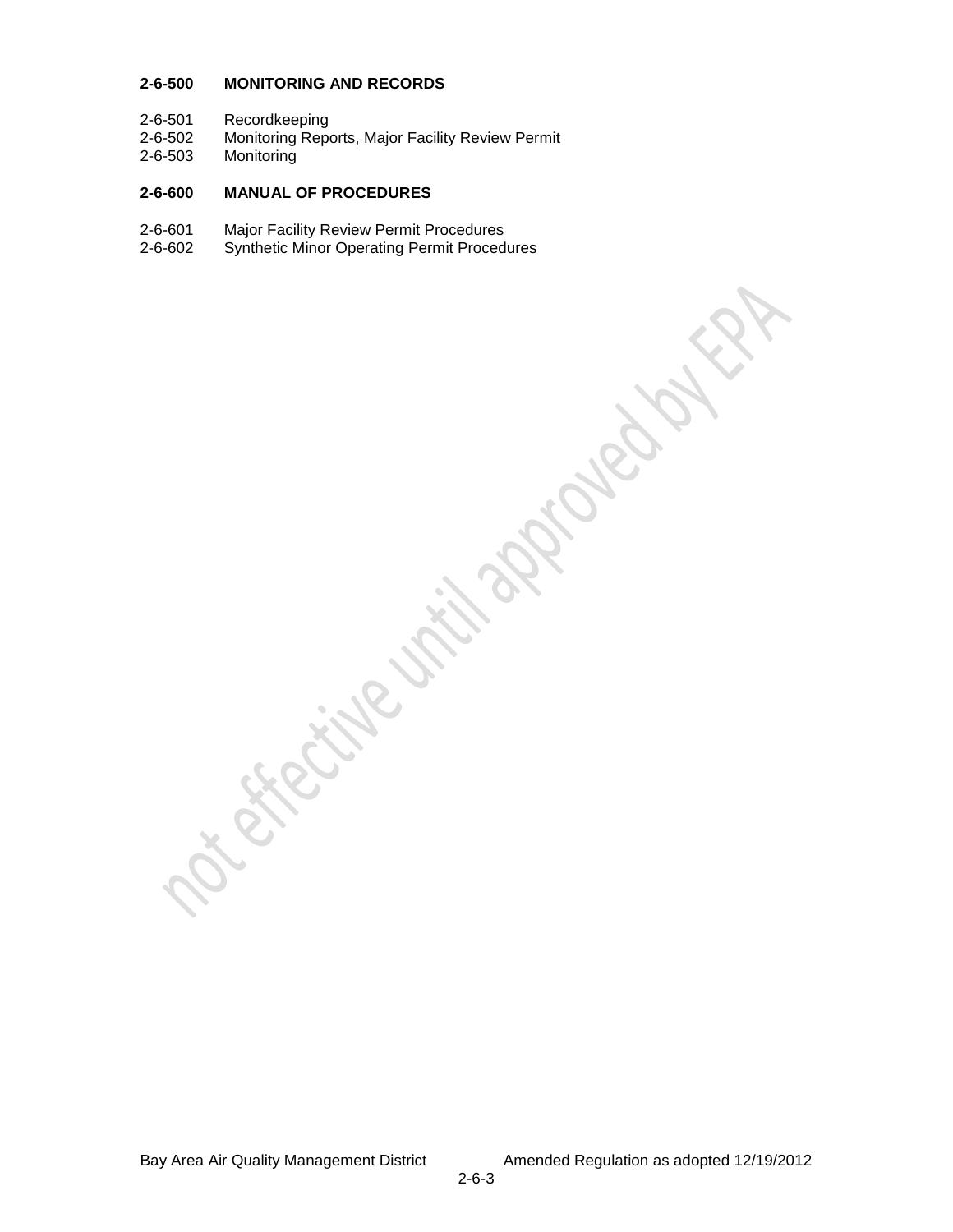## **REGULATION 2 PERMITS RULE 6 MAJOR FACILITY REVIEW**

(Adopted November 3, 1993)

#### **2-6-100 GENERAL**

- **2-6-101 Description:** The purpose of this rule is to implement the operating permit requirements of Title V of the federal Clean Air Act as amended in 1990. This rule shall apply to major facilities, Phase II acid rain facilities, subject solid waste incinerator facilities and any facility in a source category designated by the Administrator of the EPA in a rulemaking as requiring a Title V permit. This rule also provides a means by which facilities may avoid the Title V or other requirements by limiting their potential to emit. This rule shall not alter any other requirements of applicable federal, state, or District orders, rules or regulations, except for monitoring, recordkeeping, and reporting requirements that are subsumed using the permit shield. (Amended 10/20/99, 5/2/01)
- **2-6-110 Exemption, Asbestos:** Any demolition or renovation of an asbestos-containing source that requires a permit solely because it is subject to Regulation 11, Rule 2, Asbestos Demolition, Renovation, and Manufacturing, is exempt from this regulation.
- **2-6-111 Exemption, Wood Heaters:** Any wood heater that requires a permit solely because it is subject to Regulation 10, Subpart AAA, is exempt from this regulation.
- **2-6-112 Exemption, Motor Vehicles:** Engines used to propel motor vehicles, as defined in the California Vehicle Code, are exempt from this regulation.
- **2-6-113 Exemption, Registered Portable Engines:** Portable internal combustion engines, except gas turbines, that are registered in accordance with Health and Safety Code Section 41753 are exempt from this regulation.

(Adopted 10/20/99; Amended 4/16/03)

**2-6-114 Exemption, Non-Road Engines:** Engines as defined by 40 CFR Part 89 are exempt from this regulation. (Adopted 10/20/99)

#### **2-6-200 DEFINITIONS**

**2-6-201 Administrative Permit Amendment:** A non-substantive amendment to a major facility review permit. The following amendments are administrative amendments: changes in recordkeeping format that are not relaxations of applicable requirements, the correction of typographical errors, changes in permit format that are not alterations of applicable requirements, changes in source descriptions that are not alterations of applicable requirements, changes in the descriptions of applicable requirements that add detail but do not affect substantive requirements, deletion of requirements containing sunset dates that have passed, the identification of administrative changes at a facility (such as a replacement of the facility's responsible official or a change in ownership or operational control of the facility which involves no physical or operational changes to the facility), the deletion of sources, the approval of a District rule into the SIP, the imposition of more frequent emission monitoring requirements, and changes to applicable requirements and related monitoring that are not federally enforceable.

(Amended 10/20/99, 4/16/03)

**2-6-202 Applicable Requirements:** Air quality requirements with which a facility must comply pursuant to the District's regulations, codes of California statutory law, and the federal Clean Air Act, including all applicable requirements as defined in 40 CFR 70.2.

(Amended 10/20/99, 5/2/01)

**2-6-203 Clean Air Act:** The federal Clean Air Act, as amended in 1990, including the implementing regulations.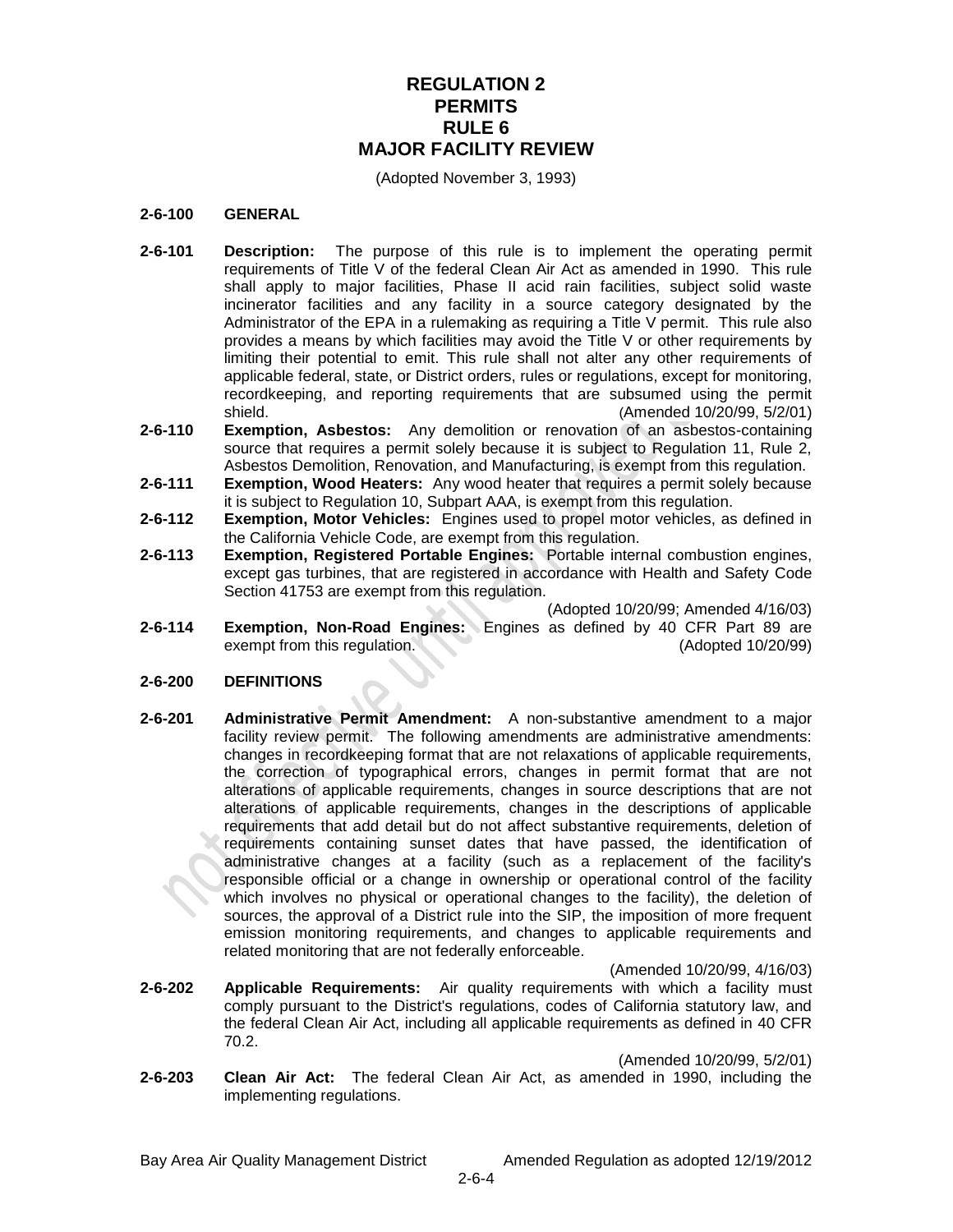- **2-6-204 Designated Facility:** Any facility, other than a major facility, phase II acid rain facility, or subject solid waste incinerator facility, as defined by this rule, that falls within a source category designated as subject to the requirements of Title V of the federal Clean Air Act by the EPA Administrator in a rulemaking. (Amended 10/20/99)
- **2-6-205 Early Reduction Demonstration:** A 90% reduction in hazardous air pollutants or a 95% reduction in particulate hazardous air pollutants achieved pursuant to Section 112(i)(5) of the federal Clean Air Act. **2-6-206 Facility:** As defined in Section 2-1-213.

(Amended 10/20/99, 5/2/01)

**2-6-207 Federally Enforceable:** As defined in Section 2-1-214.

(Amended 10/20/99, 5/2/01)

- **2-6-208 Fossil Fuel:** Natural gas, petroleum, and coal, or any form of solid, liquid, or gaseous fuel derived from such materials for the purpose of creating useful heat.
- **2-6-209 Fugitive Emissions:** All emissions from unintended openings in process equipment, emissions occurring from miscellaneous activities relating to the operation of a facility, and emissions that could not reasonably pass through a stack, chimney, vent, or other functionally equivalent opening.
- **2-6-210 Hazardous Air Pollutant:** Any pollutant that is listed pursuant to Section 112(b) of the Clean Air Act.
- **2-6-211 Independent Power-Production Facility:** A facility that generates electricity and fulfills the following conditions:
	- 211.1 The facility must be nonrecourse project-financed as defined in 10 CFR 715;
	- 211.2 The facility must sell 80 percent or more of its electrical output at wholesale;
	- 211.3 Direct public utility ownership of the equipment must not exceed 50 percent; and
	- 211.4 Deleted 5/2/01
	- 211.5 The facility must be required to hold allowances under Title IV of the Clean Air Act. (Amended 5/2/01)
- **2-6-212 Major Facility:** For the purposes of Regulation 2, Rule 6, a major facility is either of the following:
	- 212.1 Major Facility (Regulated Air Pollutants): A facility that has the potential to emit 100 tons per year or more of any regulated air pollutant, as defined in Section 2-6-222\*. For fugitive emissions of regulated air pollutants, only the fugitive emissions from facility categories listed in 40 CFR 70.2 "Definitions - Major source (2)" shall be included in determining whether the facility is a major facility. Once any facility is determined to be a major facility, all fugitive emissions from the facility shall be included in calculating the facility's emissions.
	- 212.2 Major Facility (Hazardous Air Pollutants): A facility that has the potential to emit 10 tons per year or more of a single hazardous air pollutant, 25 tons per year or more of a combination of hazardous air pollutants, or such lesser quantity as the EPA Administrator may establish by rule. All fugitive emissions of hazardous air pollutants are included in determining a facility's potential to emit. For radionuclides, the definition of a major facility shall be specified by the EPA Administrator by rule.

*\*Note that GHG is a "regulated air pollutant" only if emitted from a facility in an amount of 100,000 tons per year or more of CO2e. See Section 2-6-222.6. Thus, for a facility to be a major facility for GHG, it must emit (i) 100 tons per year CO2e or more on an absolute mass basis in order to be a "major" emitter, and (ii) 100,000 tons per year or more CO2e in order to be a major emitter of a "regulated air pollutant".*

(Amended 10/20/99, 12/19/2012)

- **2-6-213 Major Facility Review (MFR):** Plantwide review of sources, emissions, and regulatory requirements at facilities including, but not limited to, major facilities, phase II acid rain facilities, subject solid waste incinerator facilities, and designated facilities, which are potentially subject to the permitting requirements of Regulation 2, Rule 6, and of Title V of the Clean Air Act.
- **2-6-214 Major Facility Review Permit:** An operating permit issued to a major facility, phase II acid rain facility, subject solid waste incinerator facility, or designated facility, pursuant to the requirements of this rule.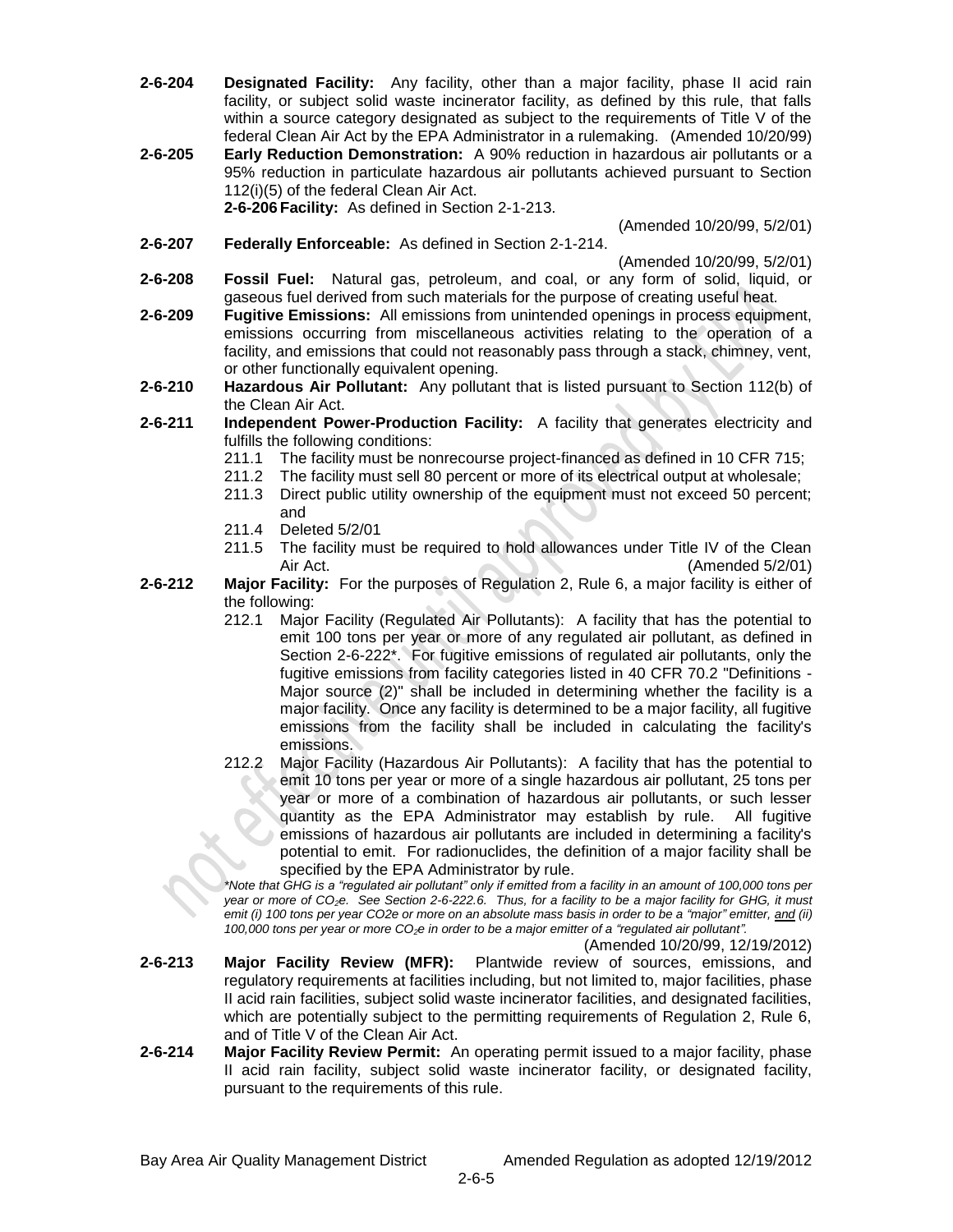- **2-6-215 Minor Permit Revision:** Any revision to a federally enforceable condition in a major facility review permit that:
	- 215.1 is not a significant permit revision; and
	- 215.2 is not an administrative permit amendment.
	- 215.3 Deleted 10/20/99 (Amended 10/20/99)

- **2-6-216 Operating Scenarios:** All modes of facility operation to be permitted, including normal operating conditions, start-up, and shutdown. This shall include all planned or reasonably foreseeable process, feed, and product changes. Operating scenarios must meet all applicable requirements.
- **2-6-217 Phase II Acid Rain Facility:** A facility that includes fossil-fueled combustion equipment that is used to generate electricity for sale, or is otherwise subject to 40 CFR 72, except for the following equipment:
	- 217.1 A fossil-fueled combustion device built before November 15, 1990, and that did not, as of November 15, 1990, and does not currently, serve a generator with a nameplate capacity of greater than 25 MW;
	- 217.2 A cogeneration facility with a fossil-fueled combustion device that sells less than 219,000 MW-hrs annually or less than one-third of its potential electric output capacity to any utility power distribution system;
	- 217.3 A solid waste incinerator that burns fossil fuels for less than 20 percent (on a BTU basis) of the total energy input during any calendar year; or
	- 217.4 A qualifying facility or an independent power production facility that meets both of the following conditions:
		- 4.1 Possession as of November 15, 1990 of qualifying power purchase commitments to sell at least 15 percent of its total planned net output capacity; and
		- 4.2 The net output capacity of the equipment cannot exceed 130 percent of the planned net output capacity.
	- 217.5 Simple combustion turbines that commenced operation before November 15, 1990;
	- 217.6 A fossil-fueled combustion device that, during 1985, and as of November 15, 1990, and currently, does not serve a generator that produced or produces electricity for sale; and
	- 217.7 A fossil-fueled combustion device that commenced commercial operation on or after November 15, 1990, and serves a generator with a capacity not greater than 25 MW, burns fuel with a sulfur content that is less than 0.05 percent, and that complies with the requirements of 40 CFR 72.7.
	- 217.8 A fossil-fueled combustion device that supplies only incidental electricity for sale and that complies with the requirements of 40 CFR 72.14.
	- 217.9 A fossil-fueled combustion device that is permanently retired and that complies with the requirements of 40 CFR 72.8. (Amended 5/2/01)

**2-6-218 Potential to Emit:** As defined in Section 2-1-217. (Amended 10/20/99, 4/16/03)

- **2-6-219 Preconstruction Permit or Review:** A review of construction plans prior to construction, including:
	- 219.1 District evaluation of an application for an authority to construct issued pursuant to District Regulation 2, Rule 1;
	- 219.2 District evaluation of an application for an authority to construct issued pursuant to District Regulation 2, Rule 2;
	- 219.3 A preconstruction review to determine the ability of a proposed source or source modification to comply with applicable New Source Performance Standards pursuant to District Regulation 10;
	- 219.4 A preconstruction review conducted prior to a significant modification to a major facility review permit for a physical or operational change that would be prohibited by an existing federally enforceable condition;
	- 219.5 A preconstruction review conducted prior to a physical or operational change to a synthetic minor facility that would increase the facility's potential to emit to above the threshold for a major facility. Such review must be associated with an application for a major facility review permit for said facility.

(Amended 10/20/99)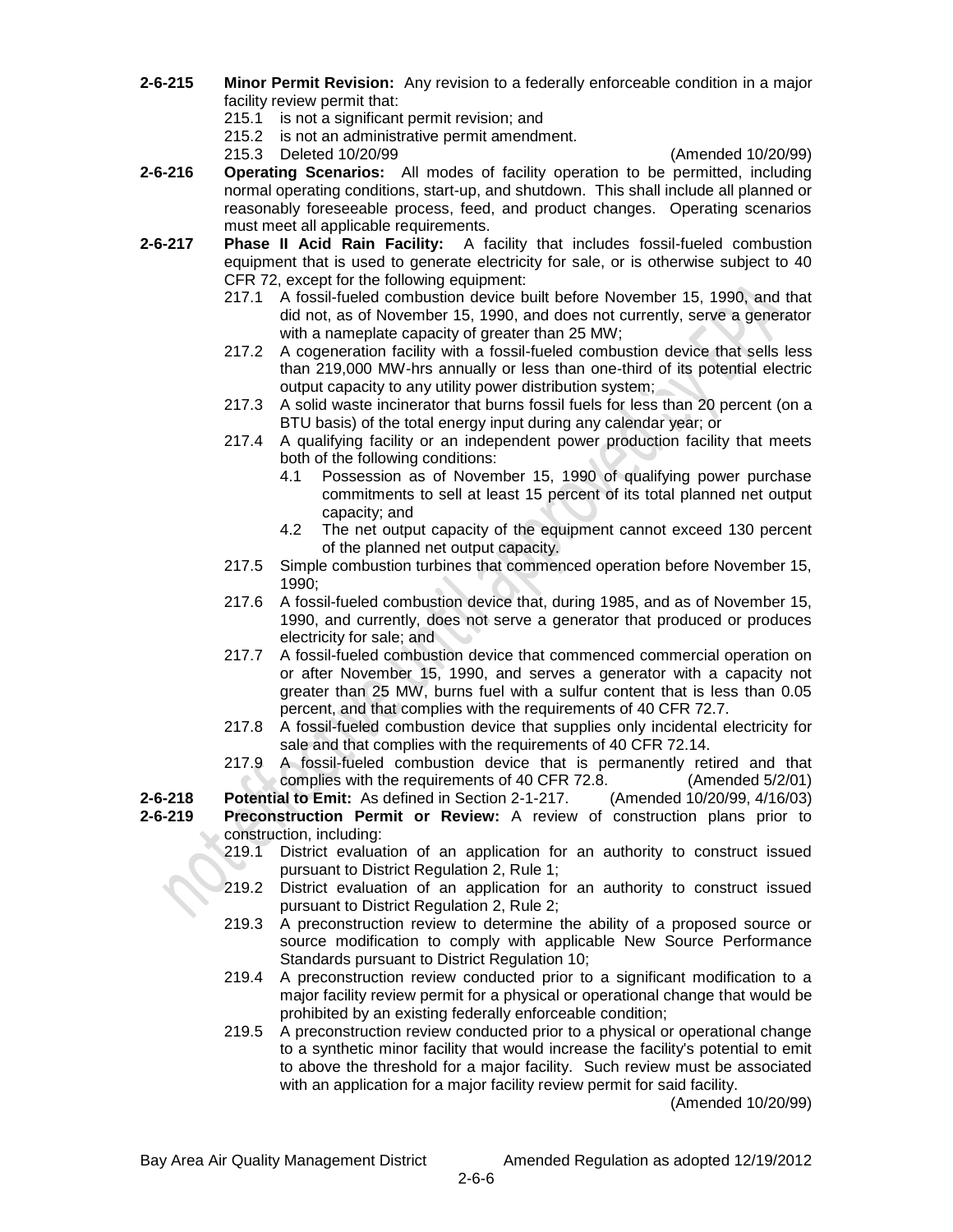- **2-6-220 Qualifying Facility:** One of two types of power-generating facilities pursuant to Title 16, Section 796, of the United States Code:
	- 220.1 A cogeneration facility that is not owned by a public utility and is certified by the Federal Energy Regulatory Commission as a qualifying facility; or
	- 220.2 A power production facility that is not owned by a public utility, has an output capacity not greater than 80 MW, uses biomass, waste, renewable resources, geothermal resources, solar energy, wind energy, or any combination of the above as its primary energy source, and is certified by the Federal Energy Regulatory Commission as a qualifying facility.
- **2-6-221 Qualifying Power Purchase Agreement:** As defined in 40 CFR 72.2.
- **2-6-222 Regulated Air Pollutant:** For the purposes of Major Facility Review under Regulation 2, Rule 6, the following are regulated air pollutants:
	- 222.1 Nitrogen oxides and volatile organic compounds;
	- 222.2 Any pollutant for which a national ambient air quality standard has been promulgated;
	- 222.3 Any Class I or Class II ozone depleting substance subject to a standard promulgated under Title VI of the Clean Air Act; and
	- 222.4 Any pollutant that is subject to any standard promulgated under Section 111 of the Clean Air Act.
	- 222.5 Any pollutant that is subject to any standard or requirement promulgated under Section 112 of the Clean Air Act including sections 112(g), (j), and (r).
	- 222.6 Greenhouse gases, but only at facilities that have the potential to emit 100,000 tons per year or more of  $CO<sub>2</sub>e$  greenhouse gases.

Total suspended particulate is not a regulated air pollutant for purposes of major facility review under this Rule.

(Amended 10/20/99, 5/2/01, 12/19/12)

- **2-6-223 Responsible Official:** The responsible official will vary depending upon the type of facility, and shall be designated as follows:
	- 223.1 Corporation: The responsible official shall be a president, secretary, treasurer, or vice president in charge of a principal business function or shall otherwise be a duly authorized representative if:
		- 1.1 the representative is responsible for the overall operation of the facility, and
		- 1.2 either the duly authorized representative is responsible for the operation of facilities that employ more than 250 persons or that have gross annual sales or expenditures exceeding \$25 million in 1980 dollars or the APCO has approved a petition from the original responsible official to allow the duly authorized representative to be the responsible official.
	- 223.2 Partnership or Sole Proprietorship: general partner or proprietor.
		- 2.1 Partnership of Corporations: The responsible official shall be the responsible official of any of the partner corporations.
	- 223.3 Municipality, State, Federal, or Other Public Agency: The principal executive officer or ranking elected official.
	- 223.4 Phase II Acid Rain Facilities: The designated representative pursuant to 40 CFR 72.20 through 72.25.
- **2-6-224 Schedule of Compliance:** Shall have the meaning given to it in 40 C.F.R. Part 70.

(Amended 4/16/03)

- **2-6-225 Severability Clause:** A statement in a permit issued under this rule that, in the case of a challenge to any part of the permit by EPA, the facility's owner or operator, or any other person, the remaining parts of the permit will remain valid.
- **2-6-226 Significant Permit Revision:** Any revision to a federally enforceable condition contained in a major facility review permit that can be defined as follows:
	- 226.1 The incorporation of a change considered a major modification under 40 CFR Parts 51 (NSR) or 52 (PSD);
	- 226.2 The incorporation of a change considered a modification under 40 CFR Parts 60 (NSPS), 61 (NESHAPS), or Section 112 of the Clean Air Act (HAP);
	- 226.3 Any significant change or relaxation of any applicable monitoring, reporting or recordkeeping condition;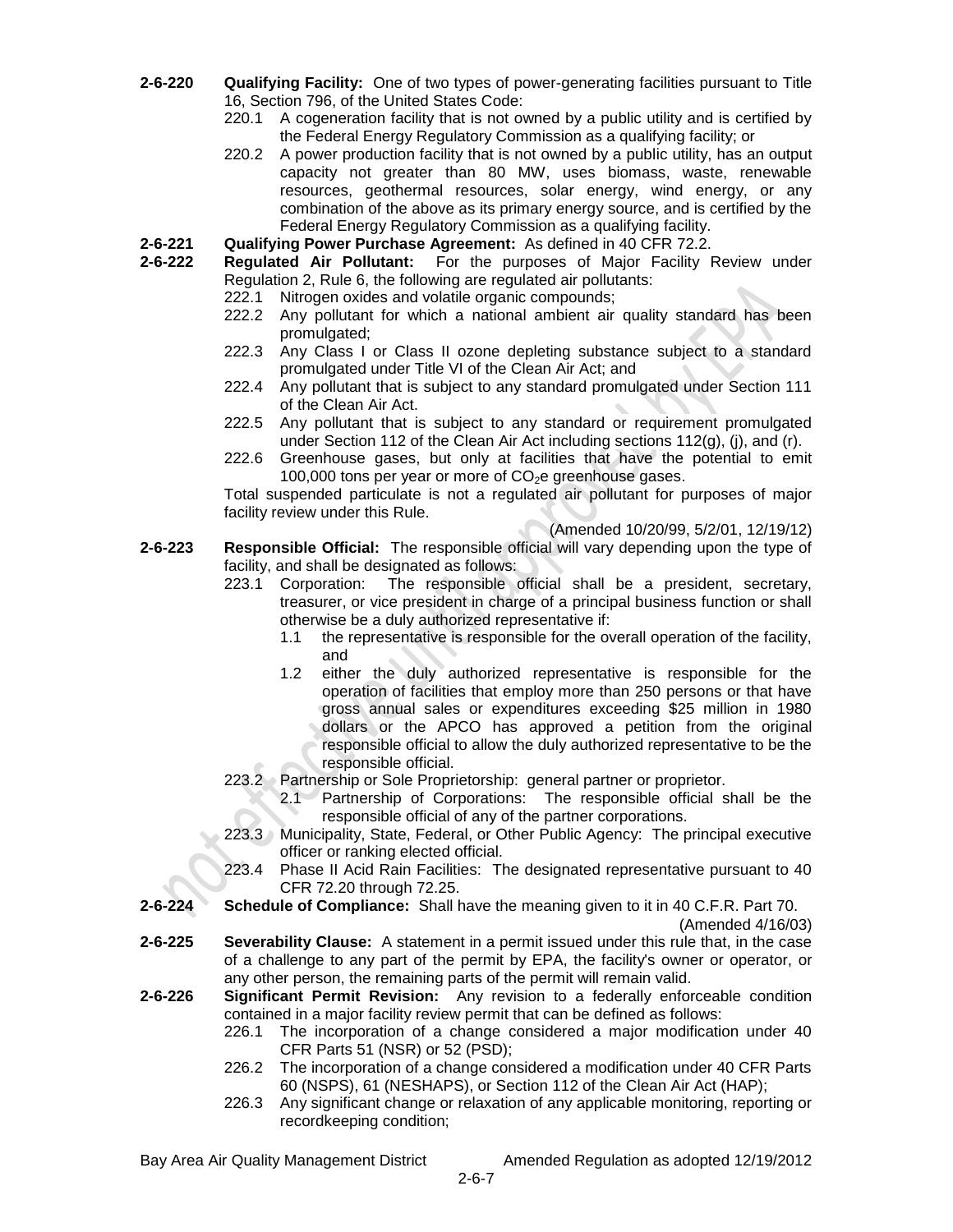- 226.4 The establishment of or change to a permit term or condition allowing a facility to avoid an applicable requirement, including:
	- 4.1 a federally enforceable emission limit assumed in order to avoid classification as a modification under any provision of Title I of the federal Clean Air Act, or
	- 4.2 an alternative hazardous air pollutant emission limit pursuant to Section 112(i)(5) of the Clean Air Act;
- 226.5 The establishment of or change to a case-by-case determination of any emission limit or other standard;
- 226.6 The establishment of or change to a facility-specific determination for ambient impacts, visibility analysis, or increment analysis on portable sources; or
- 226.7 The incorporation of any requirement promulgated by the U. S. EPA under the authority of the Clean Air Act provided that three or more years remain on the permit term. (Amended 10/20/99)
- **2-6-227 Simple Combustion Turbine:** Rotary engine driven by a gas under pressure that is created by the combustion of any fuel, including combined cycle engines, and excluding engines with auxiliary firing.
- **2-6-228 Source:** Any article, machine, equipment, operation, contrivance or related groupings of such that may produce and/or emit any regulated air pollutant or hazardous air pollutant.
- **2-6-229 Subject Solid Waste Incinerator Facility:** Any source that burns solid waste material (except hazardous waste as defined by RCRA) from commercial, industrial, or general public sources in a category for which a New Source Performance Standard (NSPS) has been adopted after November 15, 1990. (Amended 10/20/99)
- **2-6-230 Synthetic Minor Facility:** A facility which, by imposition of enforceable permit conditions, has its potential to emit limited to below the threshold levels for a major facility as defined by Section 2-6-212 and is not otherwise required to apply for a major facility review permit under Regulation 2, Rule 6. (Amended 10/20/99)
- **2-6-231 Synthetic Minor Operating Permit:** A District operating permit that has been modified to include conditions imposing enforceable permit conditions on a facility or source. A synthetic minor operating permit is subject to all the provisions of District Regulations 1, 2, and 3, including, but not limited to, permitting, compliance, and fee requirements. (Amended 10/20/99)
- **2-6-232 Synthetic Minor Operating Permit Revision:** A revision to a term or condition of a synthetic minor operating permit that establishes a synthetic minor limit or that specifies the monitoring or recordkeeping requirements necessary to verify ongoing compliance with a synthetic minor limit. (Adopted 2/1/95, Amended 10/20/99)
- **2-6-233 Permit Shield:** One of the following:
	- 233.1 Non-applicable Requirements**:** A provision in a major facility review permit that identifies and justifies specific federally enforceable regulations and standards which the APCO has confirmed are not applicable to a source or group of sources. Enforcement actions and litigation may not be initiated against the source or group of sources covered by the shield based on those identified regulatory and statutory provisions.
	- 233.2 Subsumed Requirements**:** A provision in a major facility review permit that identifies and justifies specific federally enforceable applicable requirements for monitoring, recordkeeping and/or reporting which are subsumed because other applicable requirements for monitoring, recordkeeping, and reporting in the permit will assure compliance with all emission limits. Enforcement actions and litigation may not be initiated against the source or group of sources covered by the shield based on those identified applicable requirements.

## **2-6-234 Deleted 10/20/99**

**2-6-235 Actual Emissions:** The emissions of regulated or hazardous air pollutants from a facility for any 12-month period. The basis for determining actual emissions shall be, as appropriate: throughputs of process materials; throughputs of materials stored; usage of materials; data provided in manufacturer's product specifications, material

Bay Area Air Quality Management District Amended Regulation as adopted 12/19/2012

(Adopted 2/1/95; Amended 10/20/99, 5/2/01)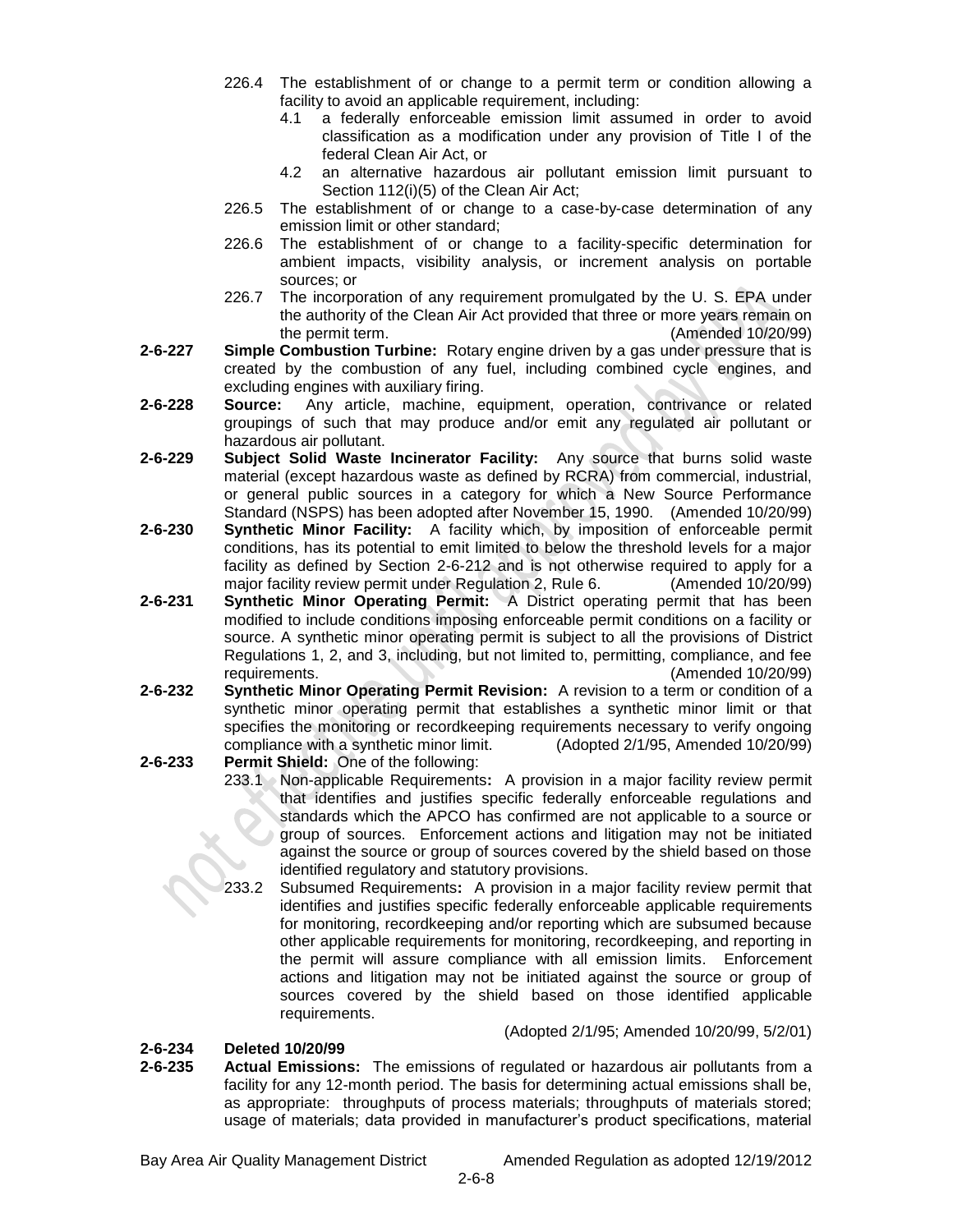volatile organic compound (VOC) content reports or laboratory analyses; valid continuous emission monitoring data; source test data; other information required by this rule and applicable District, State or Federal regulations; or information requested in writing by the APCO. The effect of abatement devices shall be considered. All calculations of actual emissions shall use District approved methods, including emission factors and assumptions. (Adopted 10/20/99)

- **2-6-236 Modified Source or Facility (for Section 2-6-309):** As defined in Regulation 2-1- 234. (Adopted 10/20/99; Amended 5/2/01)
- **2-6-237 Potential to Emit Demonstration:** An analysis showing that a facility does not have a potential to emit at or above the thresholds for a major facility as defined in Section 2-6-212. (Adopted 10/20/99)
- **2-6-238 Process Statement:** A report on permitted sources from an owner or operator of a facility containing one or more of the following, as requested by the APCO: throughputs of process materials; throughputs of materials stored; usage of materials; fuel usage; any available continuous emissions monitoring data; hours of operation; and any other information required by this rule or requested in writing by the APCO.

(Adopted 10/20/99)

**2-6-239 Significant Source:** A source that has a potential to emit of more than 2 tons per year of any regulated air pollutant except GHG, more than 2,000 tons per year of GHG (measured as  $CO<sub>2</sub>e$ ), or more than 400 pounds per year of any hazardous air pollutant.

(Adopted 10/20/99)

- **2-6-240 State Implementation Plan (SIP):** A state plan to attain or maintain the National Ambient Air Quality Standards pursuant to Section 110 of the Clean Air Act that has been approved by EPA. (Adopted 10/20/99)
- **2-6-241 12-month Period:** A period of twelve consecutive months determined on a rolling basis with a new 12-month period beginning on the first day of each calendar month. (Adopted 10/20/99)
- **2-6-242 Affected State:** State whose air quality may be affected by a facility and that is contiguous to the State of California or a state that is within 50 miles of a permitted source within the District. (Adopted 10/20/99; Amended 5/2/01)
- **2-6-243 Final Action:** The issuance, denial, revocation or revision of a permit.
- **2-6-244 CFR:** Code of Federal Regulations. (Adopted 5/2/01)

(Adopted 5/2/01)

- **2-6-245 Greenhouse Gases (GHG):** The air pollutant that is defined in 40 CFR Section 86.1818-12(a), which is a single air pollutant made up of a combination of the following six constituents: carbon dioxide, nitrous oxide, methane, hydrofluorocarbons, perfluorocarbons, and sulfur hexafluoride. GHG emissions shall be measured (i) based on total mass for purposes of determining whether a facility exceeds the 100-ton per year major facility threshold under Section 2-6-212.1; and (ii) as  $CO<sub>2</sub>$  equivalent emissions (CO<sub>2</sub>e) calculated in accordance with Section 2-6-246 for purposes of determining whether the emissions constitute a regulated air pollutant as defined in Section 2-2-222.6, as well as for applying the provisions of Sections 2-6-239 (significant source definition), 2-6-312 (major facility review, smaller facilities), and 2-6-423.2 (permit content for synthetic minor operating permits).
- **2-6-246 CO<sup>2</sup> equivalent emissions (CO2e):** A measure of GHG emissions computed by multiplying the mass of emissions of each of the six greenhouse gases in the pollutant GHGs by the gas' associated global warming potential as set forth in Table A–1 to subpart A of 40 CFR 98, Global Warming Potentials; and then summing the resultant value for each gas to compute of the amount of GHG emissions measured as  $CO<sub>2</sub>e$ .
- **2-6-247 Maximum Achievable Control Technology (MACT):** A limit on emissions of hazardous air pollutants that reflects the maximum degree of reduction in emissions that the APCO determines is achievable, taking into consideration the cost of achieving such emission reduction and any non-air-quality health and environmental impacts and energy requirements. A determination of what constitutes Maximum Achievable Control Technology shall be made on a case-by-case basis in accordance with the provisions of Section 112(j) of the Clean Air Act.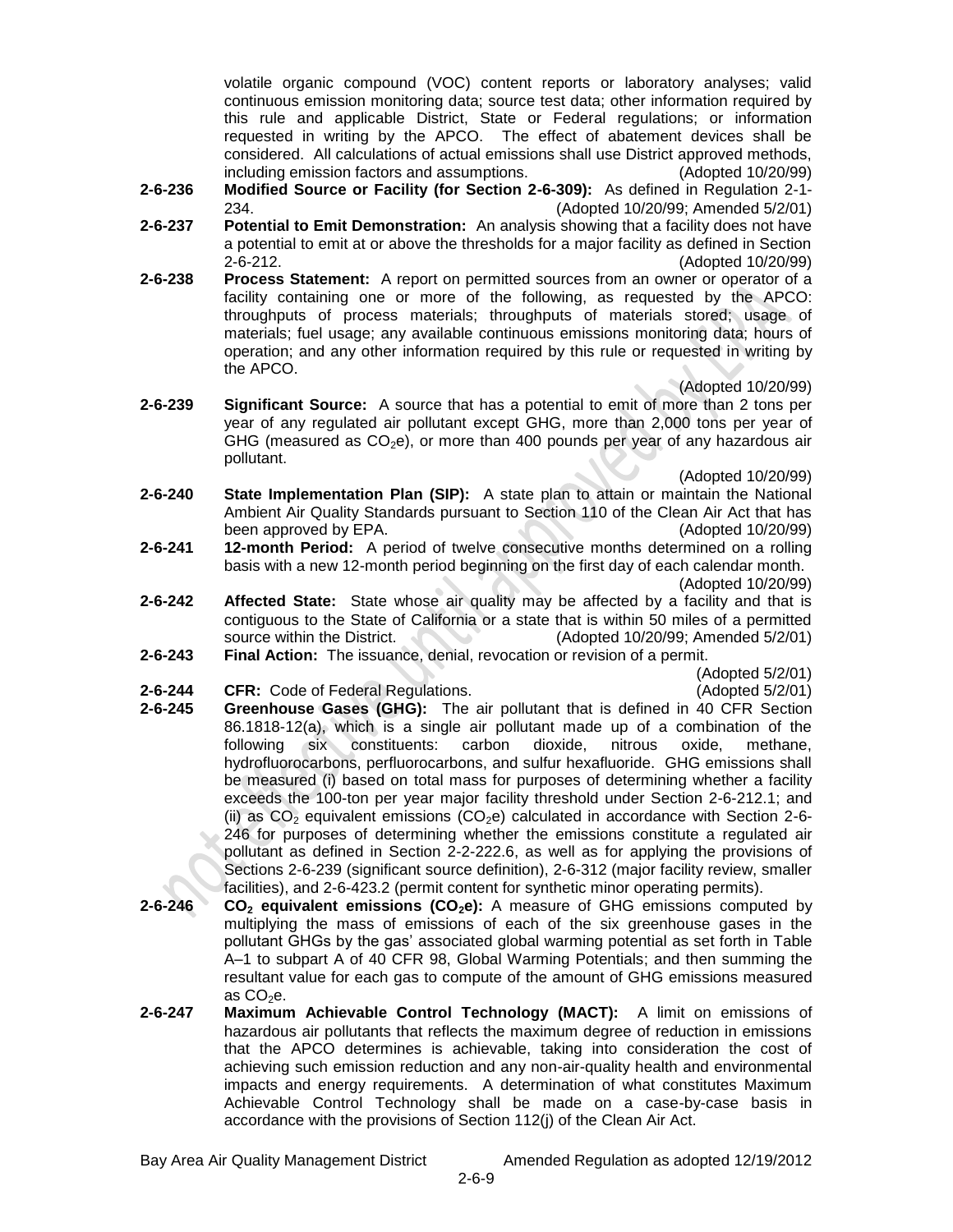#### **2-6-300 STANDARDS**

**2-6-301 Major Facility Review Requirement:** Any major facility as defined in Section 2-6- 212 shall undergo major facility review in accordance with the requirements of this rule.

(Amended 12/19/2012)

- **2-6-302 Major Facility Review Requirements for Phase II Acid Rain Facilities:** Any Phase II acid rain facility shall undergo major facility review in accordance with the requirements of this rule, even if such facility is not classified as a major facility under Section 2-6-212; and shall comply with the requirements of Sections 405, 406, 408, 409, 411, and 412 of the Clean Air Act. (Amended 10/20/99)
- **2-6-303 Major Facility Review Requirements for Subject Solid Waste Incinerator Facilities:** Any subject solid waste incinerator facility shall undergo major facility review in accordance with the requirements of this rule, even if such facility is not classified as a major facility under Section 2-6-212. Major facility review permits issued under this Section for such facilities, including new, modified and existing facilities, shall include all applicable New Source Performance Standards. (Amended 10/20/99; 12/19/12)
- **2-6-304 Major Facility Review Requirement for Designated Facilities:** Any designated facility shall undergo major facility review in accordance with the requirements of this rule, even if such facility is not classified as a major facility under Section 2-6-212.

(Amended 10/20/99)

- **2-6-305 Operational Flexibility:** A facility may make a change to the facility or operation without requiring a major facility review permit revision in accordance with the procedures and restrictions set forth in Section 2-6-417 if the change is not a modification pursuant to Title I of the Clean Air Act and does not exceed any emissions allowable under federally enforceable provisions of the permit. Such change shall in no way affect the obligation of the permittee to comply with any applicable requirement including the requirement to obtain an Authority to Construct under Rule 2-1. This provision shall not apply to the phase II acid rain portion of any facility subject to this Rule. (Amended 2/1/95)
- **2-6-306 Emissions Trading:** The APCO shall allow emissions trading within a facility that has a major facility review permit in accordance with the procedures and restrictions set forth in Section 2-6-418. This provision shall not apply to the phase II acid rain portion of any facility subject to this Rule. (Adopted 5/2/01)
- **2-6-307 Non-compliance, Major Facility Review:** Any facility subject to the requirements of this regulation that is not in compliance with any federally enforceable permit condition, any federally enforceable applicable requirement set forth in its major facility review permit, or the requirement to apply for a major facility review permit is in violation of the Clean Air Act and shall be subject to enforcement action, permit termination, permit revocation and reissuance, and/or denial of a permit renewal. Moreover, a facility subject to major facility review which has not submitted a timely and complete permit application by the deadlines set forth in Section 2-6-404 shall not operate. (Amended 2/1/95, 10/20/99)
- **2-6-308 Major Facility Review and Other District Permitting Requirements:** Submittal of a complete application or an administrative permit amendment request in accordance with this rule shall in no way affect, and shall not constitute compliance with, the requirements for authorities to construct and permits to operate as set forth in Regulation 2, Rules 1 and 2.
- **2-6-309 Prohibited Modifications:** A person shall not modify any source or operation covered by a major facility review permit issued under this rule unless such modification is either: (1) included in an operating scenario addressed in the permit; (2) authorized under this rule; or (3) permitted by the APCO pursuant to an application for a revision to the permit. (Amended 10/20/99)
- **2-6-310 Synthetic Minor Operating Permit Requirement:** Any major facility which elects to accept enforceable permit conditions such that the facility becomes a synthetic minor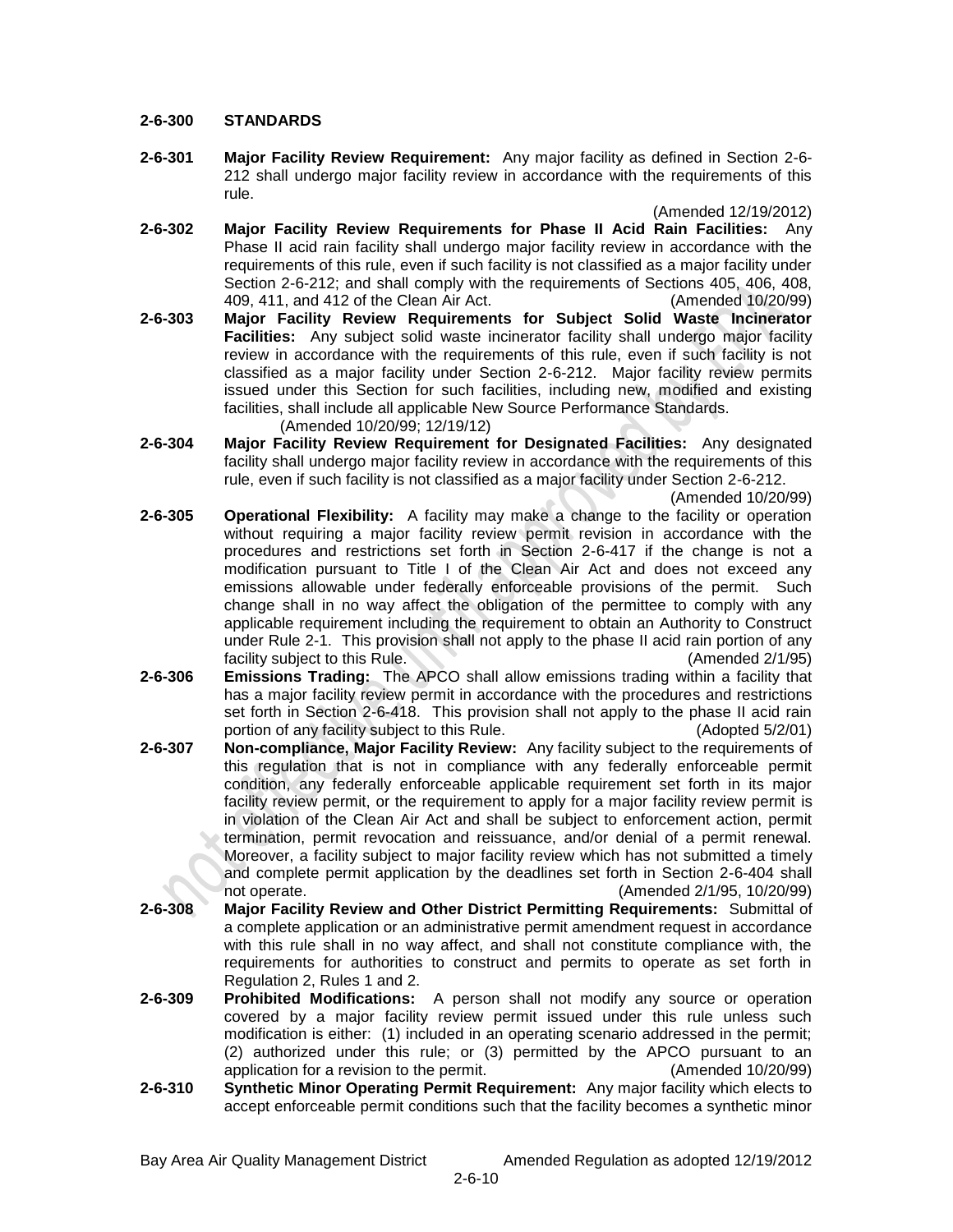facility, and is not otherwise subject to major facility review, shall apply for a synthetic minor operating permit. Any facility that files false information with the District in order to obtain a synthetic minor operating permit is in violation of the Clean Air Act and District Regulations and shall be subject to enforcement action. A synthetic minor facility is not subject to the obligations of a major facility unless facility fails to comply with the synthetic minor limits or it becomes a designated facility.

(Amended 10/20/99)

- **2-6-311 Non-compliance, Synthetic Minor Facilities:** Any facility subject to the requirements of a synthetic minor operating permit that is not in compliance with any permit condition set forth in its synthetic minor operating permit shall be subject to enforcement action, permit termination, permit revocation and reissuance, and/or denial of a permit renewal. (Amended 2/1/95, 10/20/99, 5/2/01)
- **2-6-312 Major Facility Review, Smaller Facilities:** Any facility with actual emissions as defined by Section 2-6-235 that exceed any threshold below shall apply for a major facility review permit unless the facility demonstrates that its potential to emit is below the major facility thresholds defined in Section 2-6-212, or the facility has applied for and received a synthetic minor permit.
	- 312.1 25 tons per year of any regulated air pollutant except GHG, excluding fugitive emissions per Section 2-6-212;
	- 312.2 2.5 tons of any hazardous air pollutant per year including all fugitive emissions of the hazardous air pollutant;
	- 312.3 6.25 tons of all hazardous air pollutants per year including all fugitive emissions of hazardous air pollutants;
	- 312.4 25,000 tons of GHG (measured as  $CO<sub>2</sub>e$ ), excluding fugitive emissions per Section 2-6-212.

For the purpose of this Section, "actual emissions" shall be the maximum emissions for any consecutive 12-month period ending on or after July 24, 1995. A permit application or potential-to-emit demonstration required under this Section shall be submitted within 12 months after the date actual emissions first exceed the threshold levels specified in subsections 312.4, or within 12 months after **[effective date of regulation]**, whichever is later.

(Adopted 10/20/99; Amended 5/2/01)

- **2-6-313 Denial, Failure to Comply:** The APCO shall deny a major facility review permit after providing written notification to the applicant, if the facility, or any source therein, is in violation of any applicable requirement and the facility cannot obtain a compliance schedule in accordance with the Health and Safety Code. (Adopted 5/2/01)
- **2-6-314 Revocation:** The APCO may request the Hearing Board to hold a hearing to determine whether a major facility permit should be revoked if it is found that the holder of the permit is violating any provision in the permit or any applicable requirement. (Adopted 5/2/01)
- **2-6-315 Case-by-Case MACT Requirement:** The APCO shall require Maximum Achievable Control Technology to limit emissions of hazardous air pollutants in any major facility review permit issued for a facility that meets the following criteria:
	- 315.1 the facility has the potential to emit 10 tons per year or more of any single hazardous air pollutant, or 25 tons per year or more of any combination of hazardous air pollutant; and
	- 315.2 the facility is in a category or subcategory of sources listed by EPA under Section 112(c) of the Clean Air Act; and
	- 315.3 EPA has not promulgated a National Emission Standard for Hazardous Air Pollutants for the category or subcategory of sources by the deadline established under Section 112(e) of the Clean Air Act.

## **2-6-400 ADMINISTRATIVE REQUIREMENTS**

#### **2-6-401 Deleted 10/20/99**

- **2-6-402 Fees:** Any facility subject to the requirements of this rule shall pay any applicable fees specified in District Regulation 3, Fees, including Schedule P.
- **2-6-403 Application for Major Facility Review Permit, Permit Renewal, or Permit Revision:** The responsible official for any major facility, phase II acid rain facility,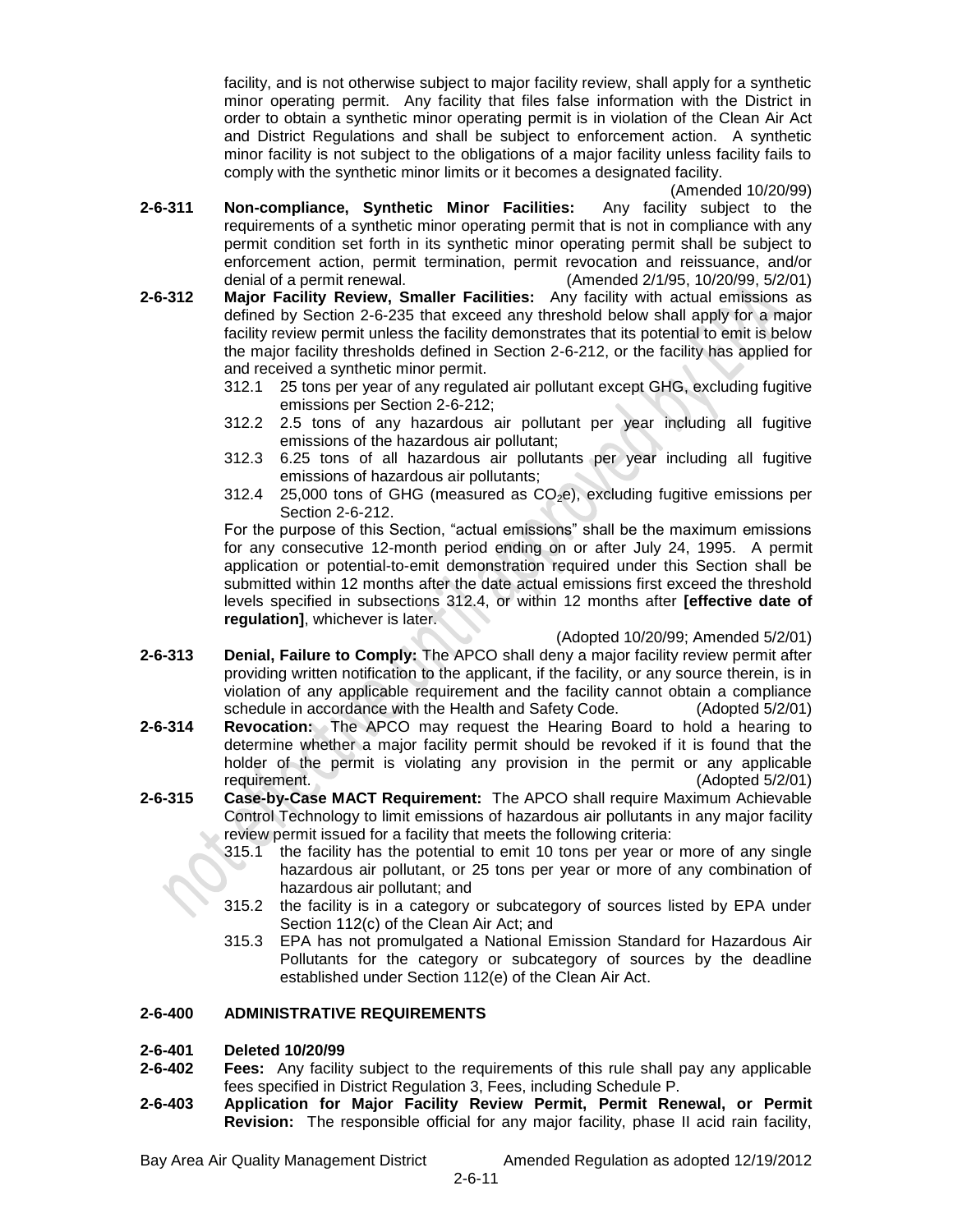subject solid waste incinerator facility, or designated facility shall apply for a major facility review permit, permit renewal, or permit revision in accordance with all the requirements of this rule. (Amended 2/1/95)

- **2-6-404 Timely Application for a Major Facility Review Permit:** The responsible official for a facility subject to the requirements of Section 403 of Regulation 2, Rule 6, shall submit an application for a major facility review permit to the APCO and to EPA in a timely manner as described below:
	- 404.1 The initial application for a major facility review permit shall be submitted by the applicant within 12 months after the facility becomes subject to Regulation 2, Rule 6.
	- 404.2 An application for a five-year renewal of the terms and conditions of a major facility review permit shall be submitted by the applicant at least 6 months but no earlier than 12 months prior to the date on which the five-year period for the validity of the terms and conditions of the permit expires.
	- 404.3 An application for a significant permit revision shall be submitted by the applicant prior to commencing an operation associated with a significant permit revision. Where an existing federally enforceable major facility review permit condition would prohibit such change in operation, the responsible official must request preconstruction review and obtain a major facility review permit revision before commencing the change.
	- 404.4 An application for a minor permit revision shall be submitted by the applicant prior to commencing any operation associated with the minor permit revision.
	- 404.5 A phase II acid rain facility shall apply for a major facility review permit in accordance with the deadlines in Section 404.1 of this rule.
	- 404.6 Any major facility subject to Section 112(j) of the federal Clean Air Act must submit an application for a major facility review permit no later than 18 months after the date the U. S. Environmental Protection Agency fails to promulgate any emission standard listed pursuant to Clean Air Act Section 112(c)(1) according to the schedule promulgated under Clean Air Act Section 112(e).
	- 404.7 Deleted 10/20/99
	- 404.8 Deleted 12/19/2012

#### (Amended 2/1/95; 10/20/99)

- **2-6-405 Complete Application for a Major Facility Review Permit:** All applications for an initial major facility review permit, for a significant revision to an existing major facility review permit, and for a five-year renewal of the terms and conditions of a major facility review permit shall contain the following information in addition to the information required by Regulation 2-1-202:
	- 405.1 All relevant BAAQMD permit application forms;
	- 405.2 A description of the facility's processes and products (by Standard Industrial Classification Code) including any associated with an operating scenario identified by the facility;
	- 405.3 A statement certifying that any fee required by District Regulation 3 has been paid;
	- 405.4 Identification and description of:
		- 4.1 each permitted source at the facility
		- 4.2 each source or other activity that is exempt from the requirement to obtain a permit or excluded from District rules or regulations under Regulation 2, Rule 1, and a citation of the section of the rule under which it is exempted or excluded;
	- 405.5 A list, including citation and description, of all applicable requirements for each source;
	- 405.6 A calculation and summary of annual emissions (including fugitive emissions) of regulated air pollutants, hazardous air pollutants, and GHGs from each source or emission-producing activity if the source or activity is a significant source of an air pollutant as defined by Section 2-6-239. Emission calculations and summaries for pollutants emitted below the significance thresholds are not required for such sources or activities that have emissions of other pollutants above these thresholds. The above emission calculations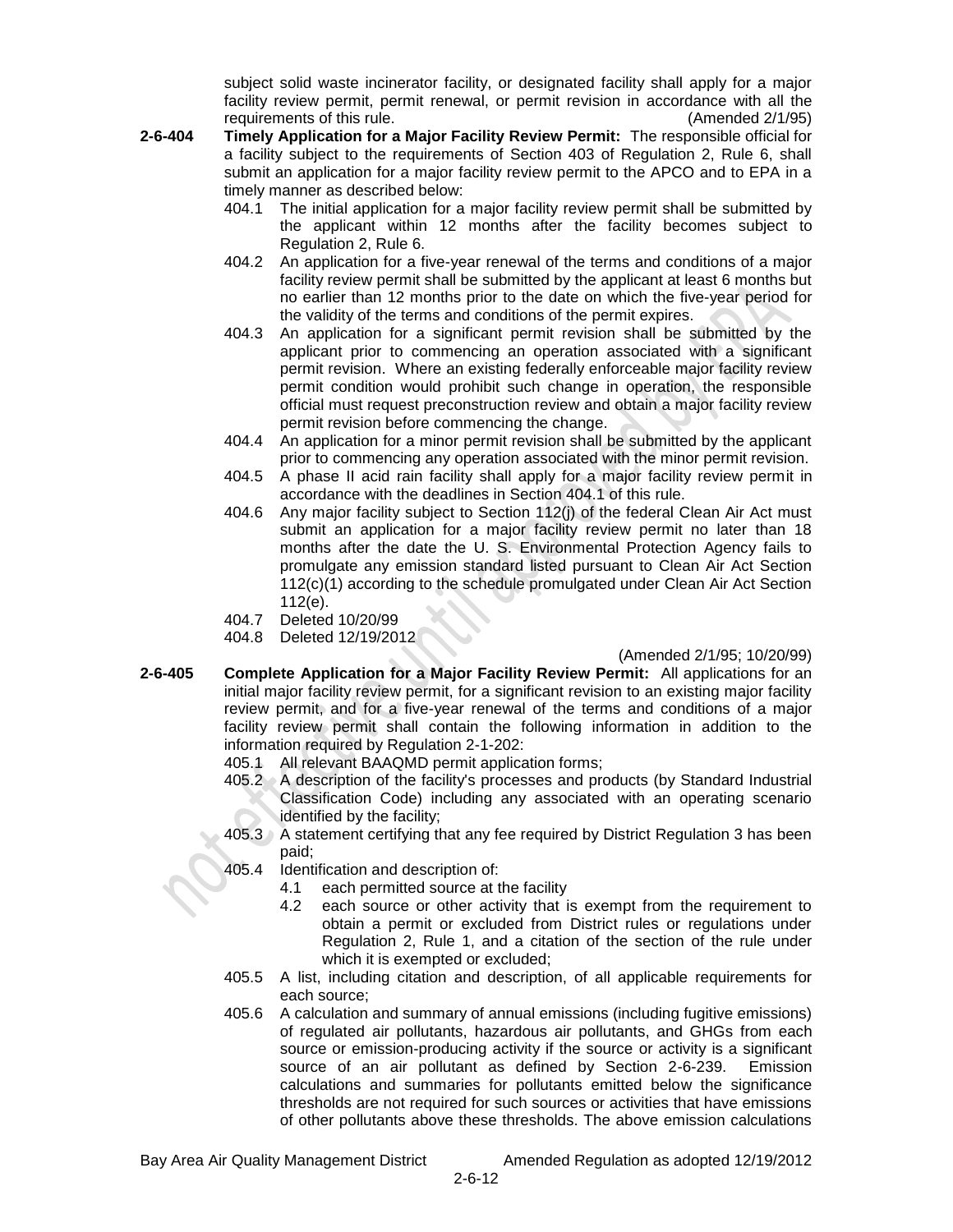shall also be submitted for any alternate operating scenarios that are submitted with the application;

- 405.7 A description of the compliance status of the facility with respect to all applicable requirements;
- 405.8 A compliance statement as follows:
	- 8.1 A statement that the facility will continue to comply with all applicable requirements with which it is currently in compliance;
	- 8.2 A statement that the facility will meet all applicable requirements on a timely basis as requirements become effective during the permit term and a narrative of how the facility will achieve compliance with all applicable requirements if the facility is not currently doing so; and
	- 8.3 A copy of any schedule of compliance applicable to the facility's operations regarding air quality which has been issued by the District's Hearing Board, the California Air Resources Board, or any court of competent jurisdiction;
- 405.9 A compliance certification by a responsible official of the facility that the application forms and all accompanying reports and other required compliance certifications are true, accurate, and complete based on information and belief formed after reasonable inquiry; and

405.10 All information required by Volume II of the District's Manual of Procedures. An application may reference, rather than explicitly list, certain pre-existing information and be considered initially complete. The type of information that may be referenced includes District-issued rules, regulations, permits and published protocols; pollutant emission inventories and supporting calculations; emission monitoring reports, compliance reports and source tests; annual emissions statements; process and abatement equipment lists and descriptions; current operating and pre-construction permit terms; and permit application materials previously submitted. However, the Summary Forms and the Certification of Compliance must be completed in full. Any applicant who fails to submit any relevant facts or who has submitted incorrect information in a permit application shall submit the supplementary facts or corrected information upon becoming aware of such failure or incorrect submittal. In addition, the applicant must provide additional information as necessary to address any requirements that become applicable. Applications for significant permit revisions shall include the above information only for those sources that will be modified. A copy of all applications and subsequent documents pertaining to the applications shall be sent to EPA by the applicant.

(Amended 4/5/95, 10/20/99, 5/2/01)

- **2-6-406 Application for a Minor Permit Revision:** An application for a minor permit revision to a major facility review permit shall contain:
	- 406.1 A description of the proposed change, the emissions resulting from the proposed change, and any new applicable requirements that will apply if the change occurs;
	- 406.2 A draft permit including the proposed change;
	- 406.3 A request by the responsible official that the minor revision procedures be used;
	- 406.4 A certification by the responsible official that the proposed change is a minor revision as defined in Section 2-6-215; and
	- 406.5 All documents or information required by Section 2-6-405 as they pertain to sources affected by the minor revision.

A facility that has submitted an application for a minor revision may proceed with the revision if the facility complies with the proposed permit terms and conditions. If the facility fails to comply with the proposed terms during the time that the application is being processed, the existing permit terms and conditions may be enforced against it. (Amended 10/20/99)

**2-6-407 Application Shield:** A facility shall not be subject to enforcement action for not possessing a major facility review permit if the facility fulfills the following three conditions: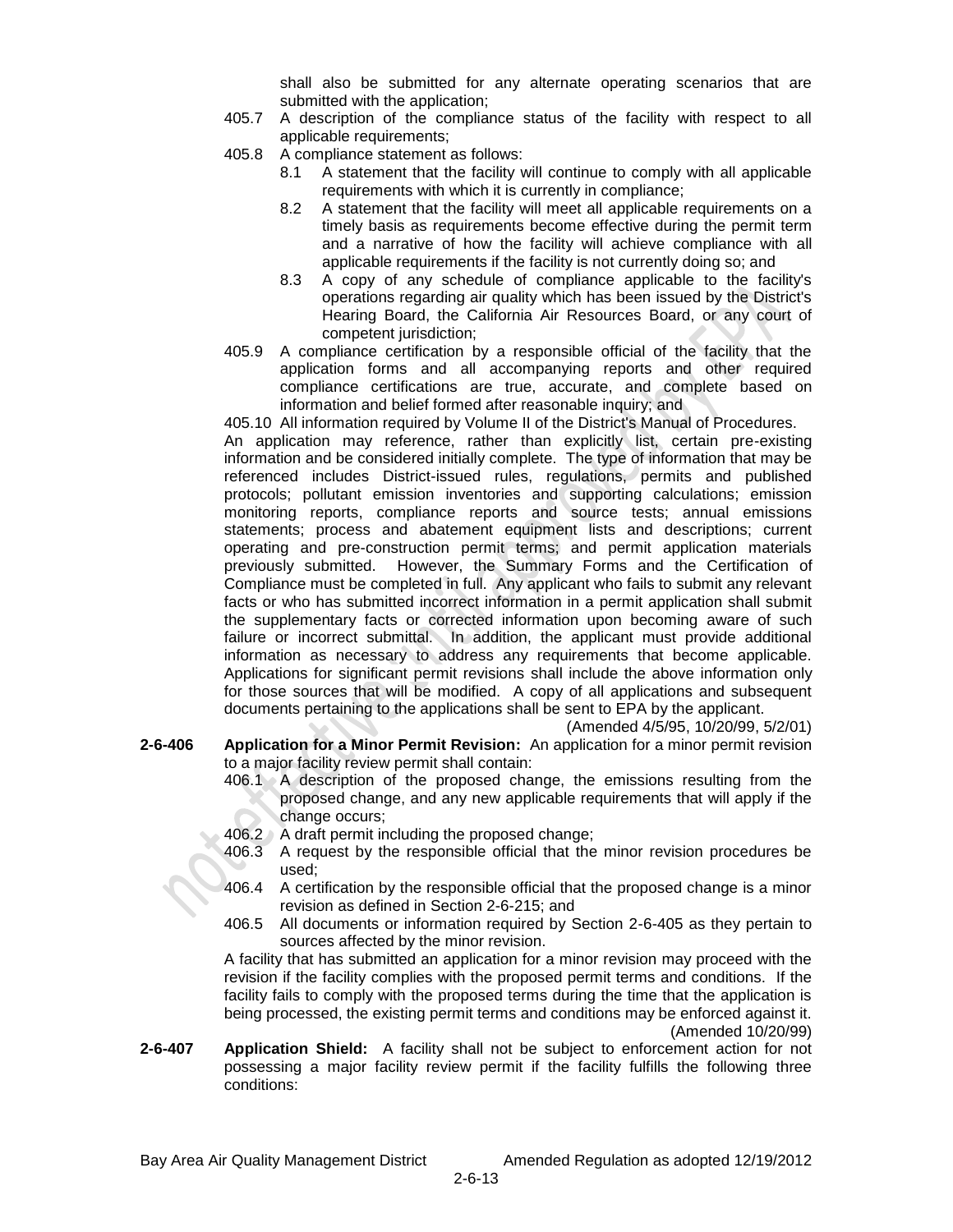- 407.1 The facility has filed with the APCO a complete and timely application for an initial major facility review permit or for a five-year renewal of an existing major facility review permit;
- 407.2 The APCO has not acted on the application; and
- 407.3 The facility has honored all requests from the APCO for further information relating to the application by the date specified in writing of the request.

If the facility has not submitted a timely and complete application, the period of noncompliance shall be the period between the submittal deadline and the actual submittal. (Amended 10/20/99)

- **2-6-408 Completeness Determination:** The APCO shall determine whether a major facility review permit application is complete as follows:
	- 408.1 Application for an initial permit, for a five-year renewal or for a significant permit revision: The APCO shall determine completeness no later than 60 calendar days following receipt of the application. Unless the APCO requests additional information or otherwise notifies the applicant of incompleteness within 60 days of receipt of the application, the application shall be deemed complete as of the date of receipt.
	- 408.2 An application for a minor permit revision: The APCO shall determine completeness within 30 days of receipt of the application. Unless the APCO requests additional information or otherwise notifies the applicant of incompleteness within 30 days of receipt of the application, the application shall be deemed complete as of the date of receipt. The APCO will determine whether the revision qualifies as a minor revision during the 30 day period.
	- 408.3 After an application is deemed complete, the APCO may request in writing additional information necessary to evaluate or take final action on the permit. The facility shall have until the date specified in writing to respond to these requests. The APCO may declare a major facility review permit application incomplete if a facility fails to respond to a request for additional information.

(Amended 10/20/99)

- **2-6-409 Permit Content:** A major facility review permit shall contain the following information and provisions:
	- 409.1 A listing of all applicable requirements including emission limitations, permit conditions and operational or throughput standards or limits that apply to the facility, and a reference to the origin of each such requirement;
	- 409.2 Testing, monitoring, reporting and recordkeeping requirements:
		- 2.1 All applicable requirements for monitoring, recordkeeping and reporting, including applicable test methods and analysis procedures;
		- 2.2 Additional requirements for testing, monitoring, reporting and recordkeeping sufficient to assure compliance with the applicable requirements. Where the applicable requirement does not require periodic monitoring or testing, the permit shall contain periodic monitoring sufficient to yield reliable data from the relevant time periods that is representative of the source's compliance with the permit;
	- 409.3 A restatement of the requirement of District Regulation 1-440 that the facility's owner or operator must provide the APCO with reasonable access to the premises of the facility;
	- 409.4 A restatement of the requirement of District Regulation 1-441 and of Section 2-6-501 that the facility's owner or operator must provide the information, records, and reports requested or specified by the APCO;
	- 409.5 A severability clause to ensure the continued validity of permit requirements in the event of a challenge to any portion of the permit;
	- 409.6 The duration of the major facility review permit, not to exceed five years;
	- 409.7 A statement that: (a) the owner or operator of the facility must comply with all permit conditions and limitations set forth in the major facility review permit; (b) an application for a change in the permit by the owner or operator of the facility does not revoke or limit the applicability of any permit condition in the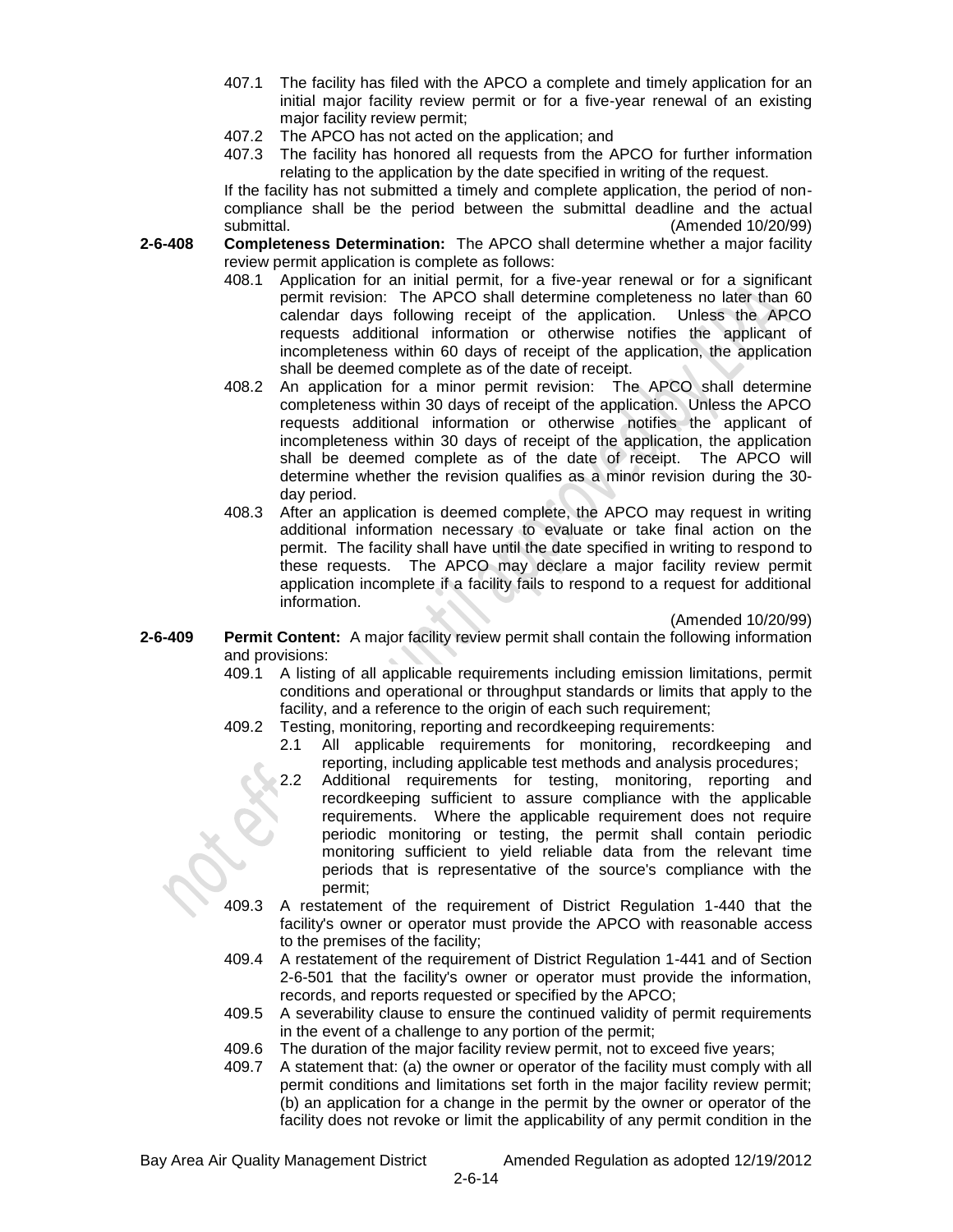permit; (c) the major facility review permit does not convey a property right or exclusive privilege; and (d) the facility must keep a record in a contemporaneous log when the facility changes any aspect of its operations from one permitted scenario to another;

- 409.8 Provisions specifying the conditions under which the permit may be reopened for cause and modified, revoked, reissued, or terminated, prior to the end of the term;
- 409.9 Deleted 5/2/01.
- 409.10 A schedule of compliance containing the following elements:
	- 10.1 A statement that the facility shall continue to comply with all applicable requirements with which it is currently in compliance;
	- 10.2 A statement that the facility shall meet all applicable requirements on a timely basis as requirements become effective during the permit term; and
	- 10.3 If the facility is out of compliance with an applicable requirement at the time of issuance, revision, or reopening, the schedule of compliance shall contain a plan by which the facility will achieve compliance. The plan shall contain deadlines for each item in the plan. The schedule of compliance shall also contain a requirement for submission of progress reports by the facility at least every six months. The progress reports shall contain the dates by which each item in the plan was achieved and an explanation of why any dates in the schedule of compliance were not or will not be met, and any preventive or corrective measures adopted.
- 409.11 Terms and conditions for reasonably anticipated operating scenarios;
- 409.12 Terms and conditions for any approved permit shield;
- 409.13 A provision for payment of fees required by Regulation 3;
- 409.14 An identification of those terms and conditions of the permit which are not federally enforceable because they are not derived from any requirement of the Clean Air Act;
- 409.15 For Phase II acid rain facilities, all acid rain provisions of a permit shall be contained in a separate and complete section of the permit. This section shall contain a permit condition prohibiting emissions exceeding the allowances that a facility holds under Title IV of the Clean Air Act;
- 409.16 Any terms and conditions for emissions trading approved under Section 2-6- 418;
- 409.17 A requirement for annual compliance certifications, unless compliance certifications are required more frequently than annually in an applicable requirement or by the APCO;
- 409.18 A requirement for reports of all required monitoring at least once every six months,
- 409.19 All requirements and provisions pertaining to major facility review permits as set forth in Volume II of the District's Manual of Procedures, and
- 409.20 A certification requirement for all documents submitted pursuant to a major facility review permit. The certification shall state that based on information and belief formed after reasonable inquiry, the statements and information in the document are true, accurate, and complete. The certifications shall be signed by a responsible official for the facility.

(Amended 2/1/95, 10/20/99, 5/2/01)

- **2-6-410 Final Action for Initial Permit Issuance, Five-Year Renewal, Reopenings, and Revisions:** The APCO shall take final action on each major facility review permit application as follows:
	- 410.1 The APCO shall take final action on an application for an initial permit, a significant permit revision, or a permit renewal within eighteen months after receipt of an application that has been deemed complete. No permit shall be issued until after all required EPA and public review. If a facility submits a timely and complete application for renewal, all terms and conditions of the permit shall remain in effect until the renewal permit has been issued or denied.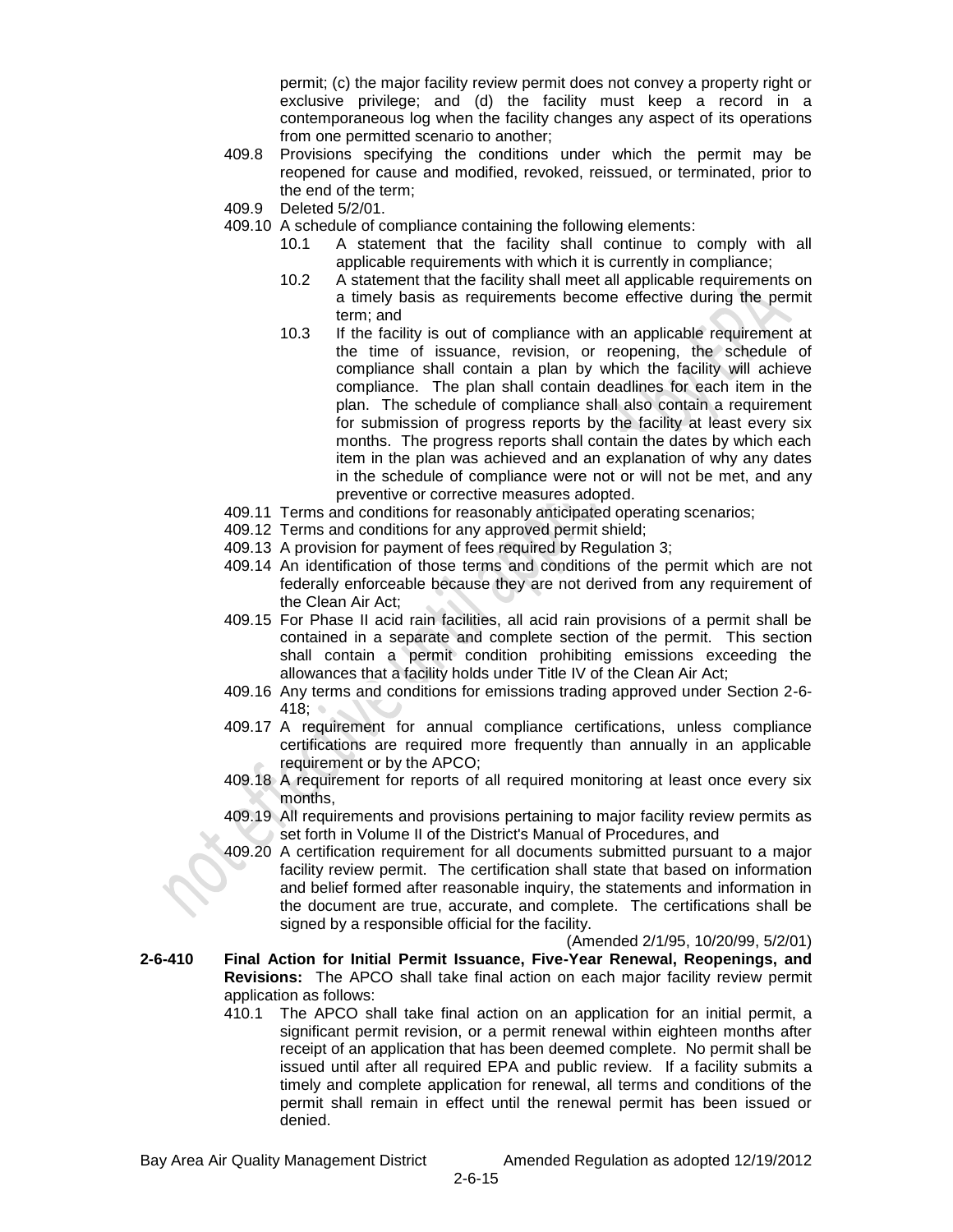- 410.2 The APCO shall take action to issue or deny a minor permit revision within 90 days of receipt of the application or within 15 days after the end of the EPA Administrator's 45-day review, whichever is later;
- 410.3 After the APCO has reopened an existing permit for cause, pursuant to Section 2-6-415, the APCO shall take final action to modify, revoke and reissue, or terminate that permit within 12 months after the date on which the permit is formally reopened.
- 410.4 The APCO shall take final action on an application containing an early reduction demonstration within nine months after the APCO determines that the application is complete.
- 410.5 Submittal of applications for, and the permitting, revision, and reopenings of the acid rain portion of a major facility review permit shall occur in accordance with the deadlines set forth in Title IV of the Clean Air Act and the regulations promulgated thereunder.
- 410.6 Notwithstanding the deadline set forth in subsection 410.1 above, for existing facilities that become subject to MFR on the date that the program receives EPA approval, the APCO shall take final action by July 1, 2001.

(Amended 2/1/95, 10/20/99)

- **2-6-411 Reports to EPA and Public Petitions for Major Facility Review Permits:** For all initial applications, five-year renewals, and proposed minor and significant permit revisions pursuant to this Rule, the APCO shall submit to EPA for review and comment each proposed permit and each final major facility review permit. The EPA review shall be subject to the following:
	- 411.1 EPA shall have 45 days from receipt of the proposed permit to review the proposed terms and conditions and to object to them in writing.
	- 411.2 If EPA objects to the proposed terms and conditions of a permit within the specified 45-day period, the APCO shall submit appropriate revisions that address EPA's objections within 90 days after being notified of EPA's objection and issue the permit.
	- 411.3 If EPA does not object to the proposed terms and conditions of a major facility review permit within the specified 45-day period, any person dissatisfied with the proposed terms and conditions may petition EPA to reconsider the matter within 60 days thereafter. Any such petition must be based on objections raised during the public comment period on the proposed permit, unless the petitioner demonstrates that it was impracticable to do so or that the grounds for the objection arose after the close of the original public comment period. EPA may object to the proposed permit on the basis of such petition. This provision does not apply to minor revisions.
		- 3.1 If the APCO has not yet issued a proposed permit, the APCO shall make appropriate revisions prior to issuing the permit.
		- 3.2 If the APCO has issued the permit following the 45-day EPA comment period but before receipt of an EPA objection based on public petition, the permit may be reopened for cause by the APCO in accordance with Section 2-6-415, or by the EPA in accordance with 40 CFR 70.7(g). In such event, the requirements of the permit shall remain in effect while the EPA or the APCO determines whether to modify, terminate, or revoke and reissue the permit.
	- 411.4 Deleted 10/20/99
	- 411.5 If the APCO schedules a public hearing after the proposed permit has been submitted to EPA, the APCO will withdraw the permit from EPA review, and resubmit the permit after the public hearing date.

(Amended 2/1/95, 10/20/99, 5/2/01)

- **2-6-412 Public Participation, Major Facility Review Permit Issuance:** The APCO shall notify the public and affected states in advance of any proposed initial issuance, significant revision or five-year renewal of a major facility review permit, in accordance with the following procedures:
	- 412.1 The APCO shall publish a notice in a major newspaper in the area where the facility is located and send the notice to affected states and to persons on a mailing list of persons who have requested in writing to receive these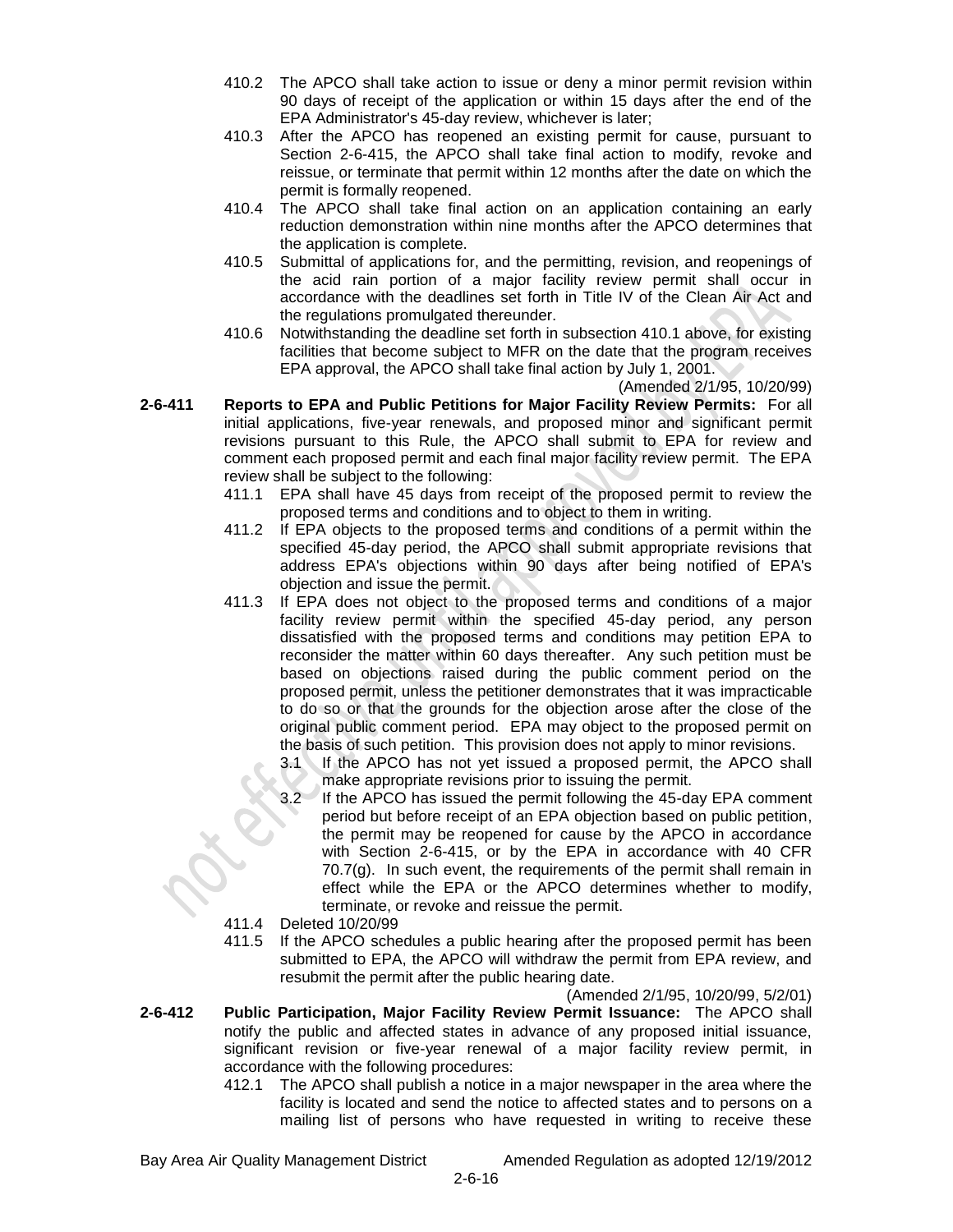notifications. The APCO may use other methods in addition to the two above if necessary to assure adequate notice to the affected public and states.

- 412.2 The notice shall identify by name and address the facility, the permittee and the permitting authority. The notice shall include information about the operation to be permitted, any proposed change in emissions, a District source for further information, a brief description of the comment procedures, and a description of procedures to request a hearing.
- 412.3 The notice shall provide at least 30 days for public comment.
- 412.4 The APCO shall give notice of any public hearing at least 30 days prior to the hearing.
- 412.5 The APCO shall keep a record of the commenting persons or states and the issues raised in all such comments for five years.
- 412.6 Written notification of any decision by the APCO not to incorporate any recommendations for the proposed permit that an affected state submitted during the public comment period shall be sent to U.S. EPA and affected states. (Amended 10/20/99, 5/2/01)
- **2-6-413 Administrative Permit Amendment Procedures:** The APCO may make administrative permit amendments as follows:
	- 413.1 Regulations promulgated under Title IV of the Clean Air Act shall govern administrative permit amendments to the acid rain portion of any permit.
	- 413.2 The APCO shall take final action on a request for an administrative permit amendment no later than 60 days from the receipt of the request, provided that the APCO determines that the amendment is covered under Section 2-6-201.
	- 413.3 The APCO may initiate an administrative permit amendment provided that the amendment is covered under Section 2-6-201.
	- 413.4 The APCO shall submit a copy of the revised permit to EPA.
	- 413.5 The facility may implement the changes covered by the administrative permit amendment immediately upon submittal of a request.
	- 413.6 Any request for a change in ownership shall include a written agreement between the parties to the transaction which specifies the date of transfer of the permit including permit responsibility, coverage, and liability.

(Amended 10/20/99)

- **2-6-414 Minor Permit Revision Procedures:** The APCO shall take action on applications for minor permit revisions as follows:
	- 414.1 The APCO shall notify EPA of the proposed minor permit revision within 5 working days of the APCO's issuance or waiver of the authority to construct required under section 2-1-301.
	- 414.2 The APCO shall act on the proposed minor revision within 15 days after the end of EPA's 45-day review period or within 90 days of receipt of the application, whichever is later.
	- 414.3 If prior to taking action on a proposed minor revision the APCO determines that the proposed revision should be reviewed as a significant revision, the APCO shall revise the draft permit revision accordingly and shall submit this version to the EPA. In any such event, the provisions of Sections 2-6-411 and 412 shall apply to all further consideration of the proposed revision.

(Amended 10/20/99, 5/2/01)

- **2-6-415 Reopening for Cause:** Proceedings to reopen and reissue a major facility review permit shall follow the same procedures that apply to the issuance of an initial major facility review permit and shall affect only those parts of the permit for which cause to reopen exists. Except in the case of an emergency, the APCO shall provide to the facility a notice of intent to reopen the permit at least 30 days in advance of the proposed reopening date. The APCO shall reopen and revise a major facility review permit under the following circumstances:
	- 415.1 Additional requirements become applicable to a major facility having three or more years remaining before that facility's next scheduled major facility review. The APCO shall complete a reopening within 18 months after promulgation of the applicable requirement. (Reopening is not required if the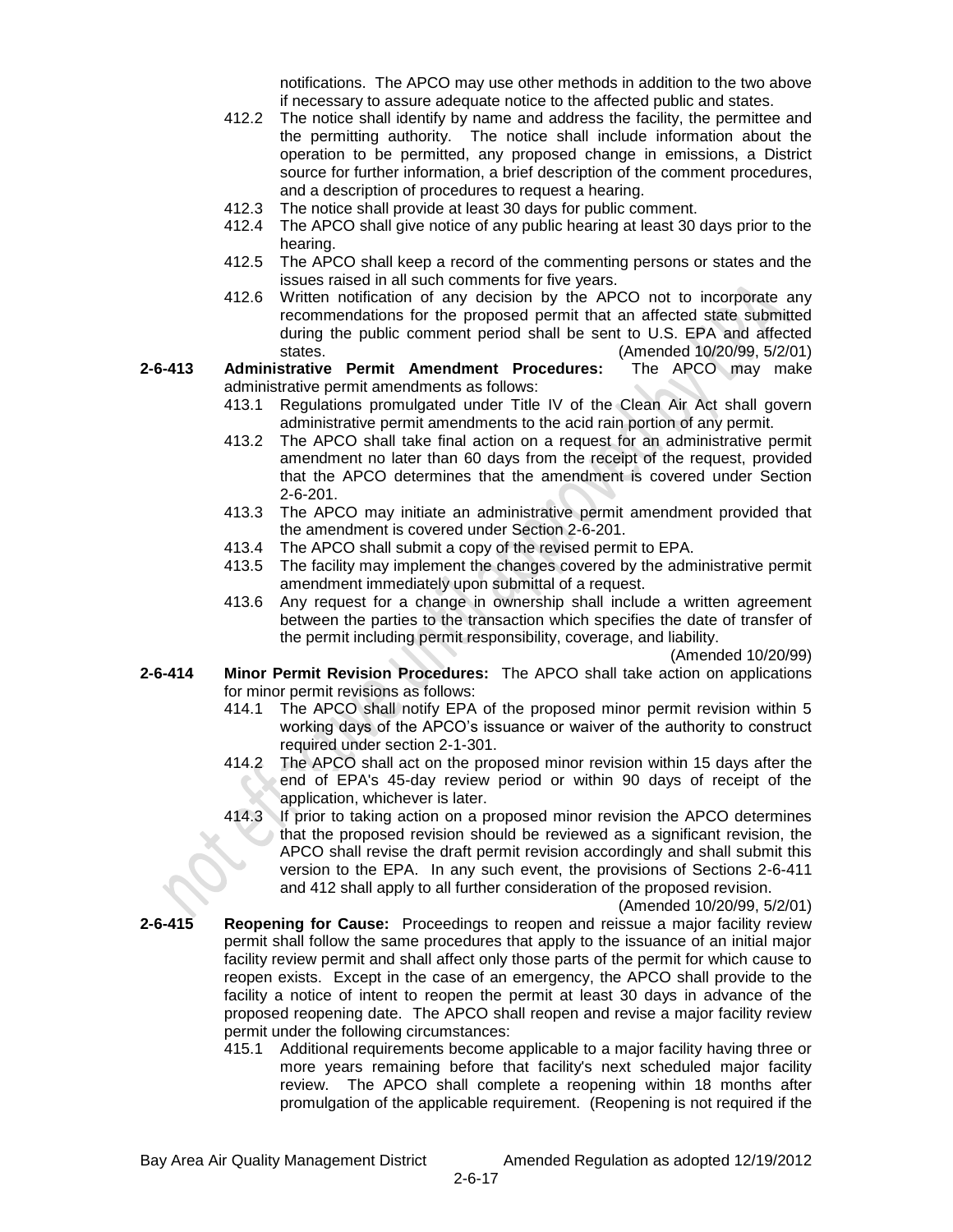effective date of the additional requirement is later than the date on which that facility's next scheduled major facility review is due);

- 415.2 Additional requirements become applicable to Phase II acid rain facilities under the acid rain program. Upon approval by the EPA, excess emissions offset plans developed under this program shall be incorporated into the permit;
- 415.3 The APCO determines that the permit contains a material mistake or that inaccurate statements were made in establishing the emissions standards or other terms or conditions of the permit; or
- 415.4 The APCO determines that the permit must be revised or revoked to assure compliance with the applicable requirements.
- **2-6-416 Term for Major Facility Review:** Once a major facility review permit is issued to a facility, except insofar as the permit must be reopened in accordance with Section 2-6-415, the terms and conditions of that permit shall remain valid for a period of five years from the date of issuance unless the facility agrees to a shorter term. However, Phase II acid rain facilities shall not have permits that contain a shorter term. At the conclusion of every such term, the APCO must review the terms and conditions of a major facility review permit in the same way as an application for an initial major facility review permit.
	- 416.1 The issuance of a revision to an existing major facility review permit at any time during the course of the term for which the terms and conditions of that permit are valid shall not affect or extend the renewal date.
	- 416.2 A facility subject to this rule shall continue to provide throughput update information as required by the District and to pay the annual fees required by Regulation 3, including Schedule P. (Amended 10/20/99, 5/2/01)
- **2-6-417 Operational Flexibility Procedures:** A facility shall give written notice to the APCO of any changes made to the facility, pursuant to Section 2-6-305 - Operational Flexibility. The notice shall be received by the APCO at least 30 days prior to the change. The notice shall contain a description of the change, the date on which the change will occur, any change in emissions, and any permit term or condition that is no longer applicable as a result of the change. The facility and the District shall each attach such notice to its copy of the permit.
- **2-6-418 Emissions Trading Procedures:** The responsible official for a facility may propose that an emissions trading provision be included in its major facility review permit as follows:
	- 418.1 The responsible official shall submit an application pursuant to Regulation 2- 1-301 to incorporate the trading provisions into the permits of the affected sources. The application must identify the District regulations that provide for the proposed trading provisions and demonstrate that the trading provisions comply with all applicable District regulations.
	- 418.2 The APCO shall approve the request if the provisions comply with all applicable District regulations.
	- 418.3 The proposal shall include an emissions cap allowing for the trading of emissions increases and decreases, permit conditions, recordkeeping requirements and replicable procedures for determining compliance with applicable requirements;
	- 418.4 The proposed emissions trades shall be quantifiable and federally enforceable; and
	- 418.5 Once the emissions trading provisions have been incorporated into the permit, the facility shall notify the APCO in writing at least seven days prior to a trade. The notification shall state when the trade will occur, what change in emissions will result, and how the trade will comply with the emission trading provisions.
	- 418.6 The APCO shall incorporate the trading provisions in the initial MFR permit issuance, or, if the permit has been issued, shall incorporate the trading provisions into the permit MFR using the minor or significant permit revision procedures. (Adopted 5/2/01)
- **2-6-419 Availability of Information:** The contents of permit applications, compliance plans, emissions or compliance monitoring reports, and compliance certification reports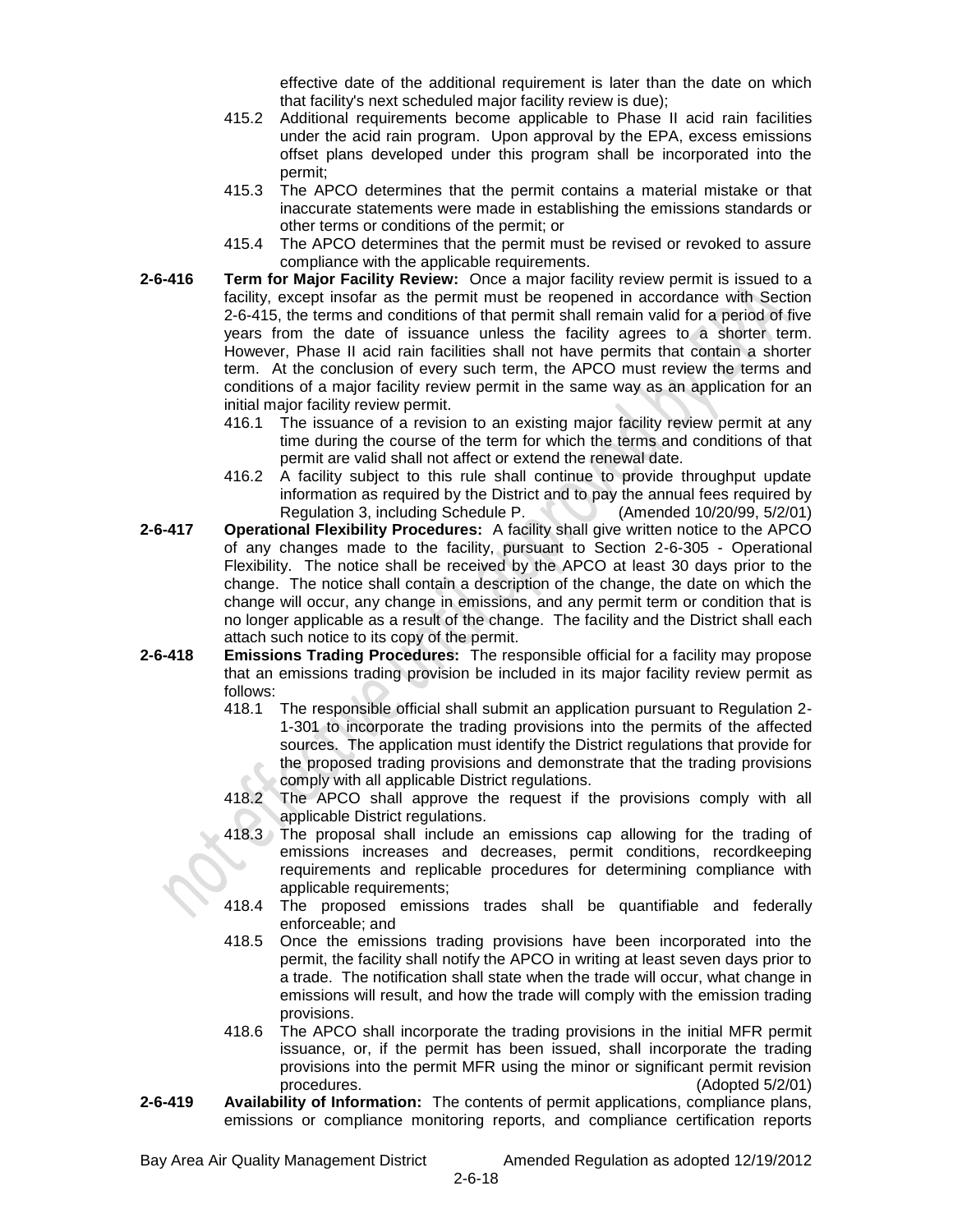shall be available to the public, subject to the restrictions of the District's Administrative Code, Section 11. The contents of the permit shall be available to the public and shall not be subject to the above restrictions.

- **2-6-420 Application for a Synthetic Minor Operating Permit:** A facility which seeks to become a synthetic minor facility shall apply for a synthetic minor operating permit in accordance with the requirements of this rule. If a synthetic minor facility plans a physical or operational change which would increase its potential to emit such that it would exceed any threshold for a major facility, the facility shall become subject to major facility review and shall apply for a major facility review permit prior to making the change. A facility may also elect to accept synthetic minor permit conditions to limit the potential to emit of a source or operation to avoid requirements other than Major Facility Review. (Amended 2/1/95, 10/20/99, 5/2/01)
- **2-6-421 Timely Application for a Synthetic Minor Operating Permit:** An application for a synthetic minor operating permit or synthetic minor operating permit revision shall be submitted in a timely manner as described below:
	- 421.1 A facility which elects to apply for a synthetic minor operating permit in order to avoid the requirement to obtain a major facility review permit shall apply for and receive a synthetic minor operating permit prior to the date by which it would have to apply for a major facility review permit.
	- 421.2 Any facility not subject to the requirements of Regulation 2, Rule 6, may apply for a synthetic minor operating permit at any time, in accordance with Section 2-6-422.
	- 421.3 A facility seeking a synthetic minor operating permit revision (as defined by Section 2-6-232) shall apply for the revision in accordance with Section 2-6- 422 and receive approval prior to making the change at the facility.
	- 421.4 For a revision to a synthetic minor operating permit which will not change any condition of the permit that establishes a facility-wide emission limit or that specifies the monitoring and recordkeeping requirements necessary to verify ongoing compliance with a facility-wide emission limit, an application must be received by the APCO in accordance with the requirements of Regulation 2, Rule 2, New Source Review.
	- 421.5 For a physical or operational change to a synthetic minor facility which would increase the facility's potential to emit to a level above that of a major facility, the facility must undergo preconstruction review, apply for a major facility review permit in accordance with the requirements of this rule, and apply for a cancellation of the synthetic minor permit prior to commencing the change. Any increase in the emission limits shall be subject to the requirements of Regulation 2, Rules 1 and 2.
	- 421.6 Renewals of synthetic minor operating permits shall be made in accordance with the requirements of Regulation 3-207.

421.7 Deleted 10/20/99 (Amended 2/1/95, 10/20/99, 5/2/01) **2-6-422 Complete Application for a Synthetic Minor Operating Permit:** An application for a synthetic minor operating permit or for a synthetic minor operating permit revision (as defined by Section 2-6-232) shall contain the following:

- 422.1 All relevant BAAQMD permit application forms;
- 422.2 A statement certifying payment of any fee required by District Regulation 3, including Schedule P;
- 422.3 Identification and description of all existing sources at the facility, including sources that are exempt from permits under Regulation 2, Rule 1;
- 422.4 A calculation (following the protocol set forth in the Manual of Procedures, Volume II, Part 3, subsection 2.2.2.c) of annual and monthly maximum emissions of regulated air pollutants and hazardous air pollutants from the facility. All fugitive emissions of hazardous air pollutants shall be included. For fugitive emissions of regulated air pollutants, only those from facility categories listed in the Manual of Procedures, Volume II, Part 3, Section 1 shall be included;
- 422.5 Proposed permit conditions to limit facility-wide emissions to below the thresholds for a major facility; and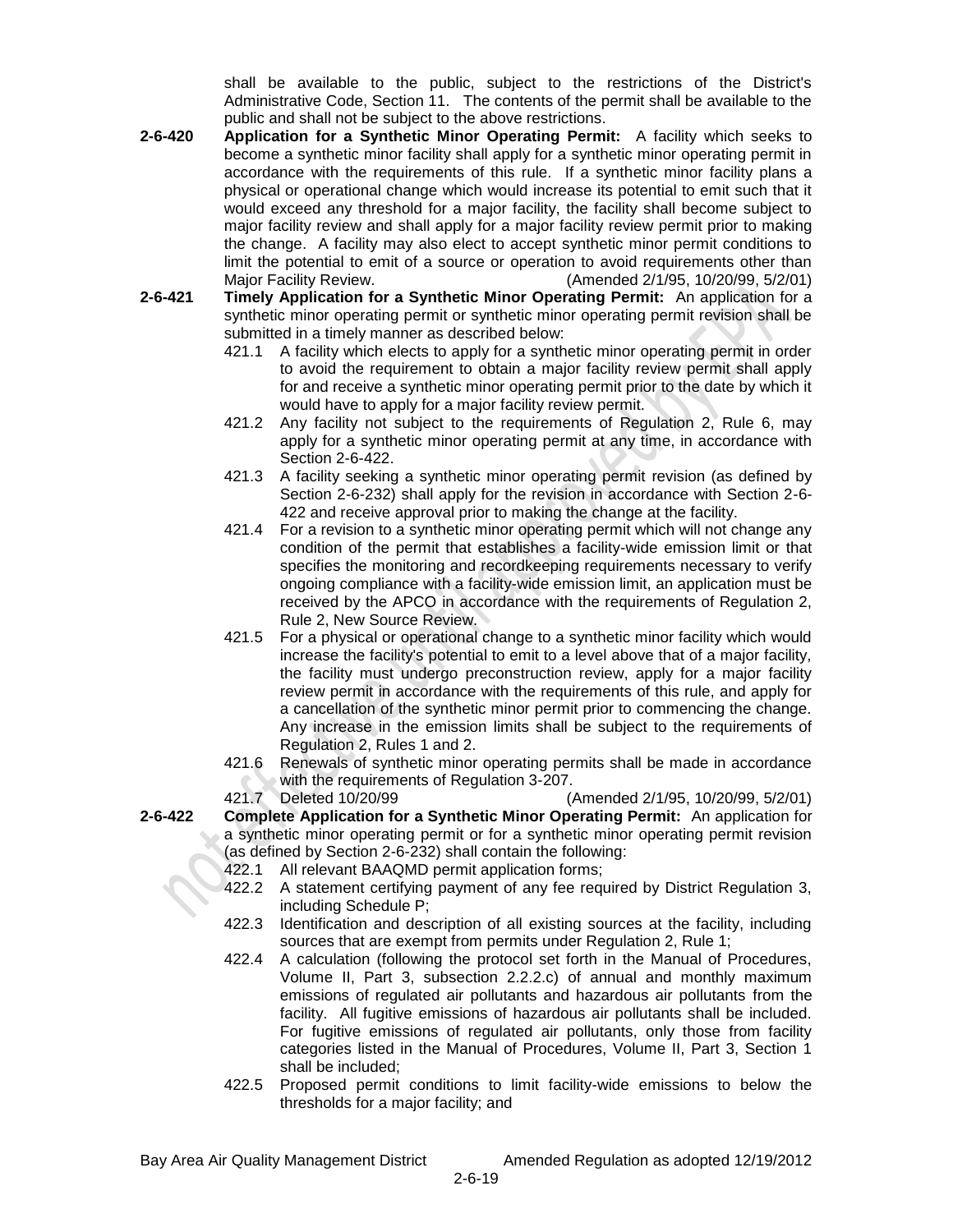422.6 Proposed permit conditions imposing monitoring, recordkeeping and reporting requirements sufficient to determine ongoing compliance.

Applications for a synthetic minor permit revision shall include the above information only for those sources that will be modified. Applications for a synthetic minor operating permit for the purpose of avoiding a requirement other than major facility review shall include the above as they apply to the sources for which limits are proposed. (Amended 2/1/95, 10/20/99)

- **2-6-423 District Procedures for Synthetic Minor Operating Permits:** The APCO shall take action on applications for synthetic minor operating permits and for synthetic minor operating permit revisions as follows:
	- 423.1 Completeness: The APCO shall determine if the application is complete within 30 days of receipt, or within a longer time period as agreed upon by both the applicant and the APCO.
	- 423.2 Permit Content: The synthetic minor operating permit shall contain all information and provisions pertaining to synthetic minor operating permits as set forth in Volume II of the District's Manual of Procedures including:
		- 2.1 Quantifiable and practically enforceable permit conditions limiting the facility's potential to emit to no greater than 95 tons per year of any regulated air pollutant except GHG, 95,000 tons per year of GHG (measured as  $CO<sub>2</sub>e$ ), 9 tons per year of any single hazardous air pollutant, and 23 tons per year of any combination of hazardous air pollutants, or;
		- 2.2 Quantifiable and practically enforceable permit conditions limiting a source or operation's potential to emit to no greater than 90 percent of the threshold for the requirement that is to be avoided, and;
		- 2.3 Permit conditions requiring monitoring, recordkeeping, and reporting sufficient to determine compliance with the emission limits set forth in subsection 423.2.1 or 423.2.2.
	- 423.3 Deleted 10/20/99
	- 423.4 Reports to EPA: The APCO shall provide to EPA a copy of each proposed and final synthetic minor operating permit.
	- 423.5 Final Action: The APCO shall take final action on synthetic minor operating permits as follows:
		- 5.1 Initial Application and Cancellations: Within 180 days following the acceptance of the application as complete.
		- 5.2 Revisions: In accordance with the requirements of Regulation 2-1-408;
	- 423.6 Revisions: The APCO shall ensure that revisions of synthetic minor permits comply with subsection 2-6-423.2. Revisions of permit conditions shall also be in accordance with the requirements of Regulation 2, Rules 1 and 2.
	- 423.7 Cancellation of Synthetic Minor Permits: A facility may petition the APCO to cancel its synthetic minor operating permit because its potential to emit due to its physical or operational design has dropped below the major source threshold or because proposed modifications to the facility would increase the facility's potential to emit to a level above that of a major facility. The facility must comply with the synthetic minor operating permit until the APCO cancels the permit. The permit that replaces the synthetic minor operating permit will contain any emission limits contained in the synthetic minor operating permit. Revisions of the permit conditions shall be in accordance with the requirements of Regulation 2, Rules 1 and 2.

(Amended 2/1/95, 10/20/99, 5/2/01)

- **2-6-424 Applicability:** The APCO shall evaluate the applicability of this rule to each facility as part of the District's annual permit renewal process required by Health & Safety Code Section 42301(e). Within 30 days of a written request for a process statement or specific emission-related information by the APCO or EPA, a facility shall submit the requested information. (Adopted 10/20/99)
- **2-6-425 Facility List:** The APCO shall maintain a list of facilities that are subject to this rule together with the specific provisions applicable to each facility. The APCO shall also maintain a list of facilities that are not subject to this rule. The facility lists shall be available to the public. (Adopted 10/20/99)